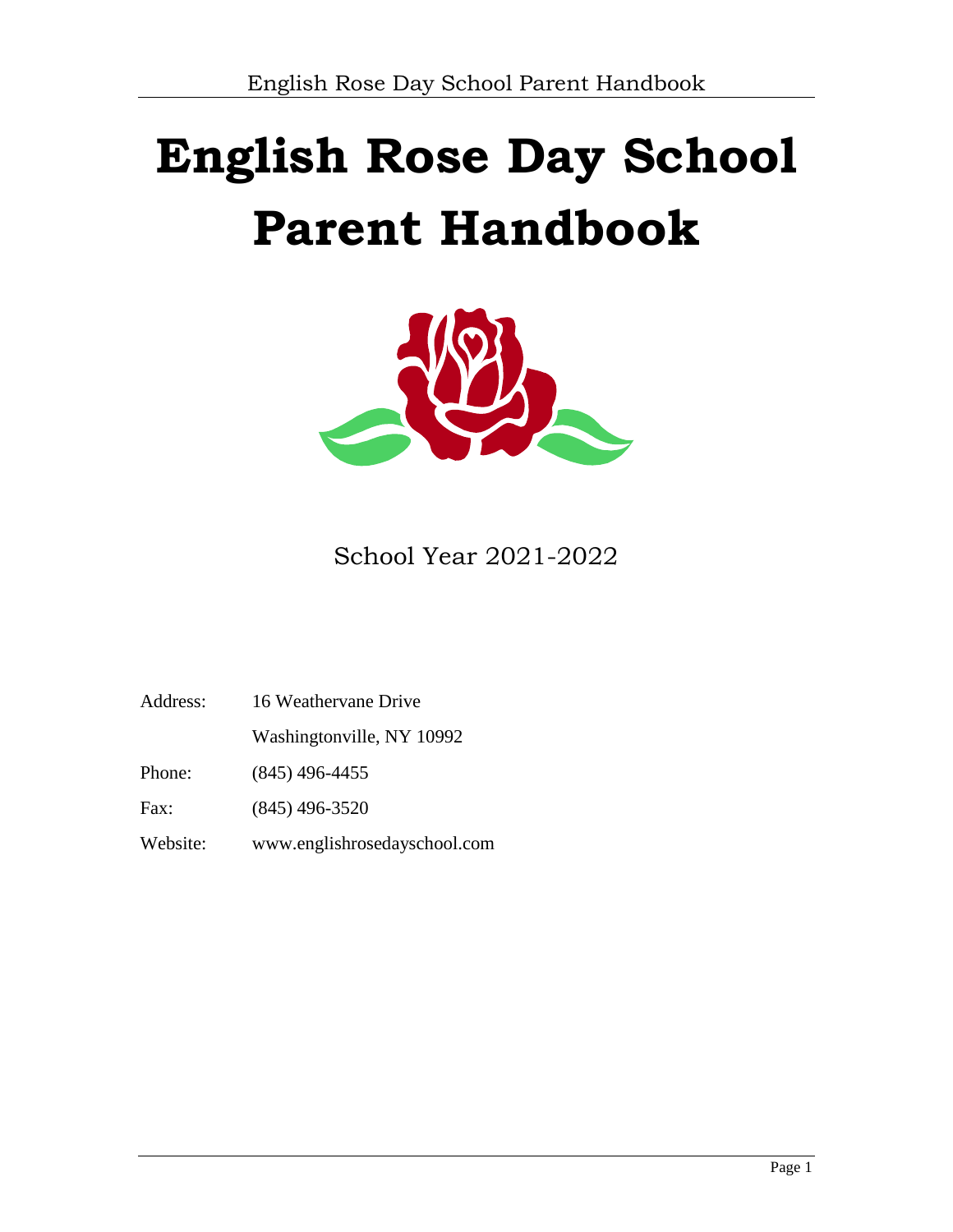Welcome to English Rose Day School.

I would like to congratulate and thank you for deciding to join our school. At English Rose we pride ourselves on the love, care, attention and discipline we provide to our students. We are confident that in time, you will agree this is the finest choice you have made for your child.

We are a private school, privately owned and operated. We are not affiliated with any school district or other child based programs. Our philosophy is taken from the American and British approach to education. We feel we have the perfect approach to your child's individual learning needs.

I established the school 27 years ago functioning as the owner and director of studies. In the intervening years we have continued to grow and successfully provide a great place for children to learn, grow and develop. Our goals are designed with keeping your child safe, secure, & happy while at the same time working toward the enrichment of young minds.

This handbook was designed to answer many questions you may have about the school and its policies. If your question is not answered, please feel free to contact our office at any time.

I would like to extend a sincere welcome. Along with my staff, I look forward to a long and happy relationship with you and your family.

Sincerely

Mandy Ives Owner/Director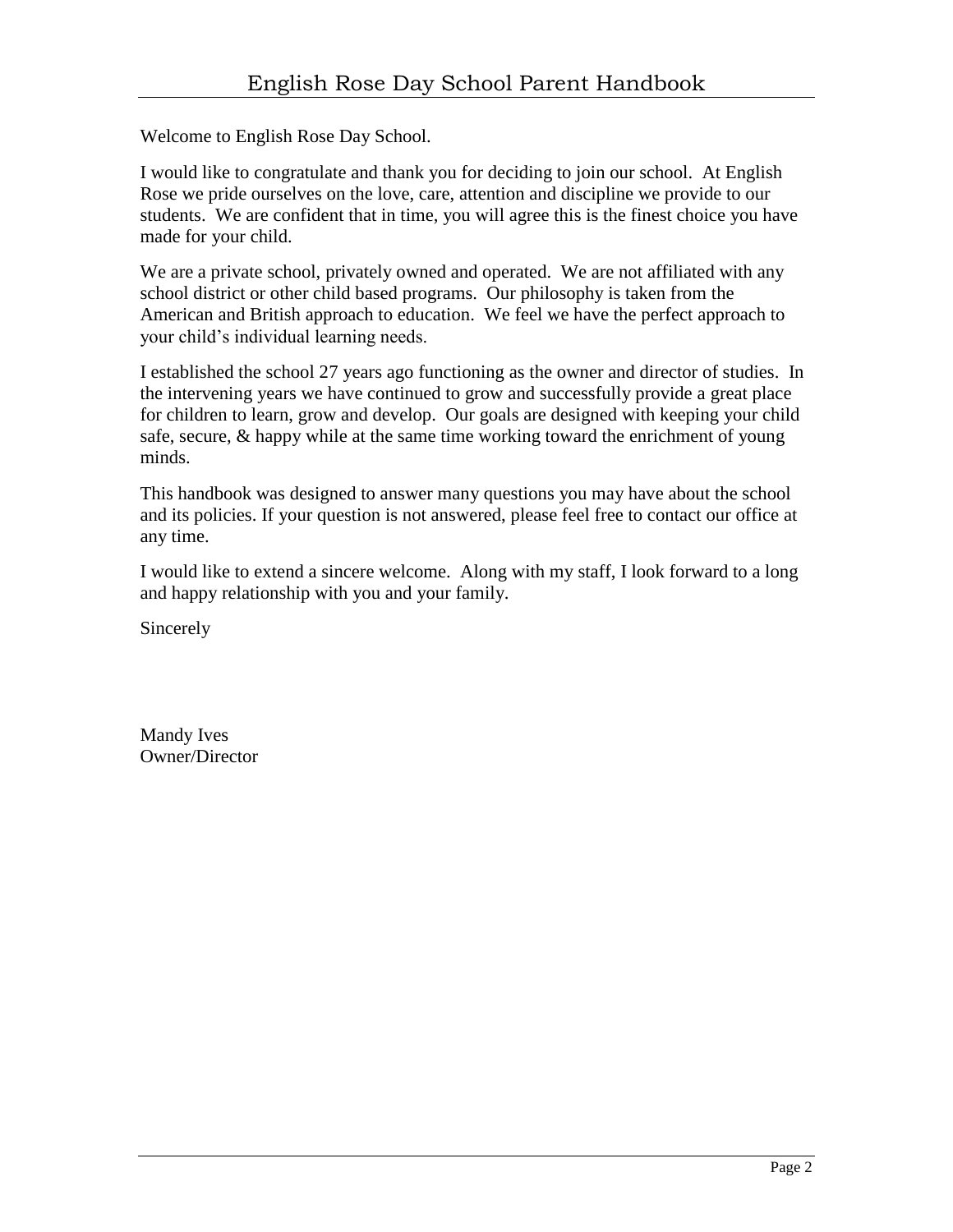# **Contents**

| Washingtonville School District Delays for Before School- All Programs  9                                          |
|--------------------------------------------------------------------------------------------------------------------|
|                                                                                                                    |
| Washingtonville Central School District Delays for Part Time Pre-K Students Error!<br><b>Bookmark not defined.</b> |
| Washingtonville Central School District Delays for Kindergarten Enrichment Error!<br><b>Bookmark not defined.</b>  |
|                                                                                                                    |
| WCSD 2 hour delay = English Rose 2 hour delay $(10:30$ am start) <b>Error! Bookmark</b><br>not defined.            |
|                                                                                                                    |
|                                                                                                                    |
|                                                                                                                    |
|                                                                                                                    |
|                                                                                                                    |
|                                                                                                                    |
|                                                                                                                    |
|                                                                                                                    |
|                                                                                                                    |
|                                                                                                                    |
|                                                                                                                    |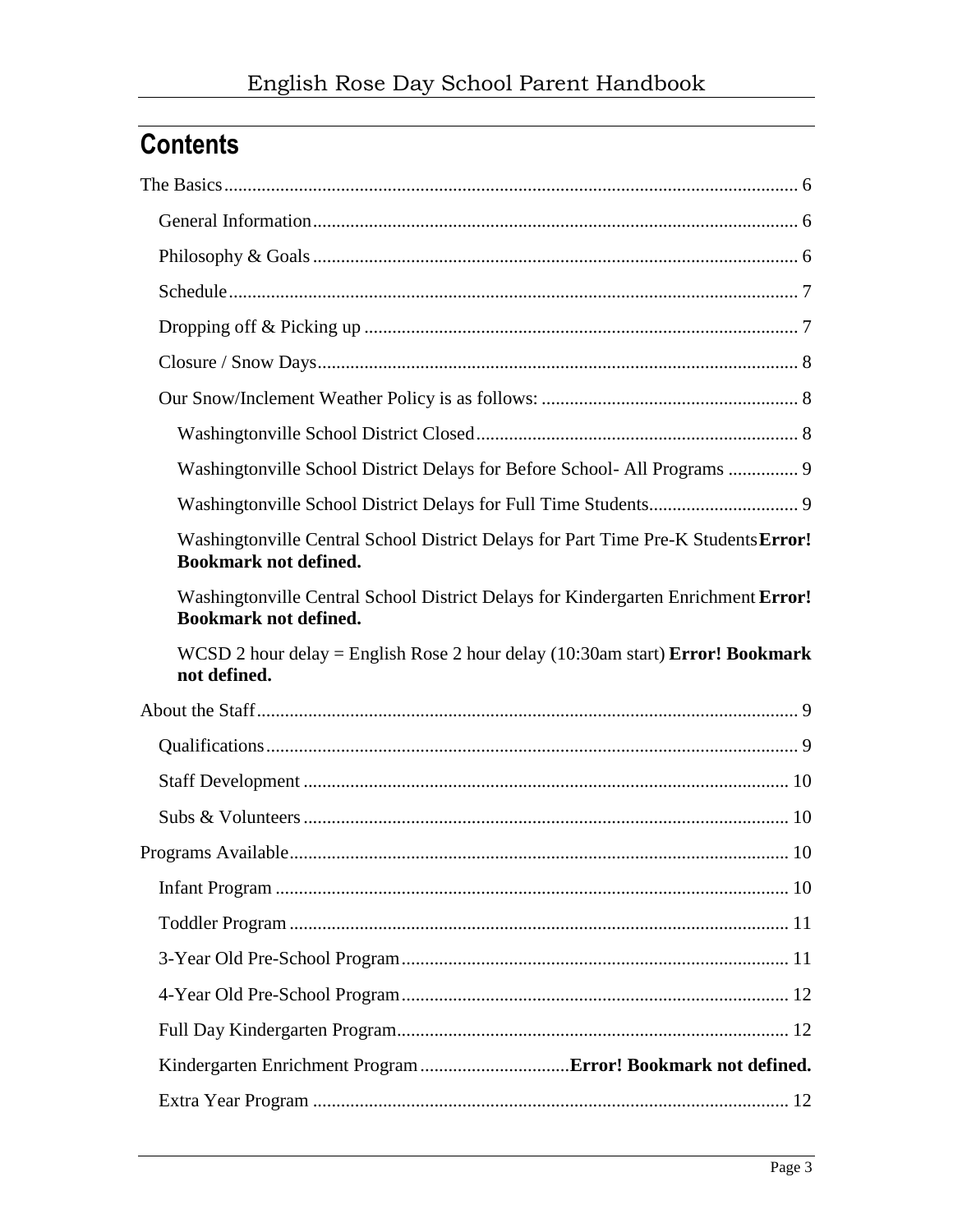# English Rose Day School Parent Handbook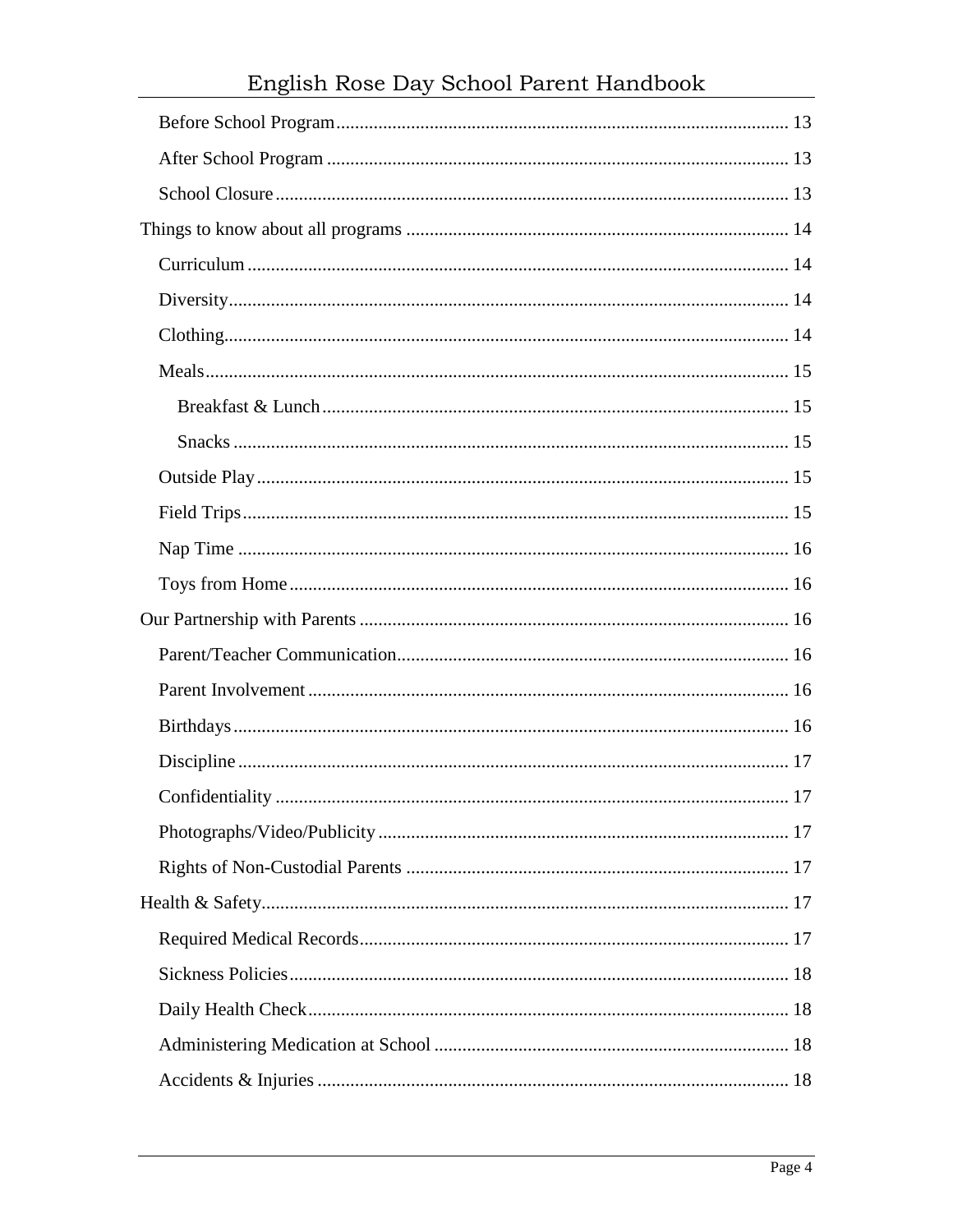| English Rose Day School Parent Handbook |  |  |  |
|-----------------------------------------|--|--|--|
|                                         |  |  |  |
|                                         |  |  |  |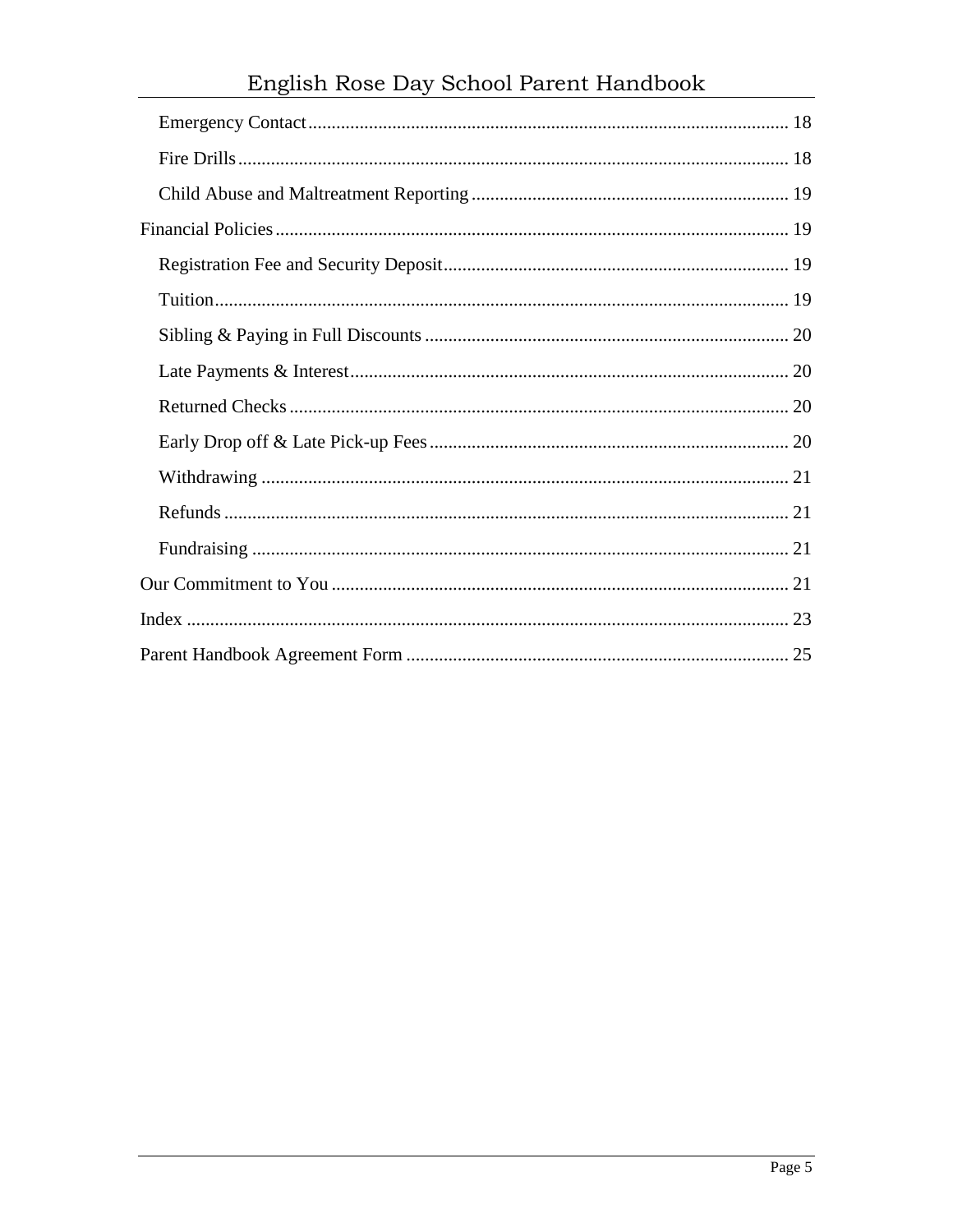### <span id="page-5-0"></span>**The Basics**

### <span id="page-5-1"></span>**General Information**

English Rose is located at 16 Weathervane Drive, Washingtonville, NY 10992. We accept children from 3 months of age through 12 years old. We are open from 6:30am to 6.30pm. We offer Infant, Toddler, Pre School, Kindergarten, Before School, After School, and Closure Programs. We also operate a Summer Camp program for children Infants through  $5<sup>th</sup>$  Grade.

Our phone number is 845-496-4455, our fax number is 845-496-3520, and our email address is [erosedayschool@hotmail.com.](mailto:erosedayschool@hotmail.com) We also have a website [www.englishrosedayschool.com](http://www.englishrosedayschool.com/) and a Facebook Page – English Rose Day School.

### <span id="page-5-2"></span>**Philosophy & Goals**

Our philosophy is taken from the American and British approach to education. We feel we have the perfect approach to your child's individual learning needs.

Our main goal is to ensure our program is designed to create a fun and exciting learning experience for your child. We achieve this by implementing the nationally recognized Creative Curriculum model in our classroom and exposing your child to the following:

- ❖ Music
- Writing & Drawing
- ❖ Movement & Exercise
- Counting, Math & Science
- Open Ended Art
- Development of Motor Skills (fine and gross)
- Development of Social Skills
- Outside Play Time
- Foreign Language (currently on hold due to Covid)
- Multicultural Environment
- Life Skills

Our goals include:

- $\triangle$  Providing a safe, supportive and caring environment.
- Ensuring your child receives instruction, consistent with their age, needs and circumstance.
- Providing your child with structured learning time and free creative playtime.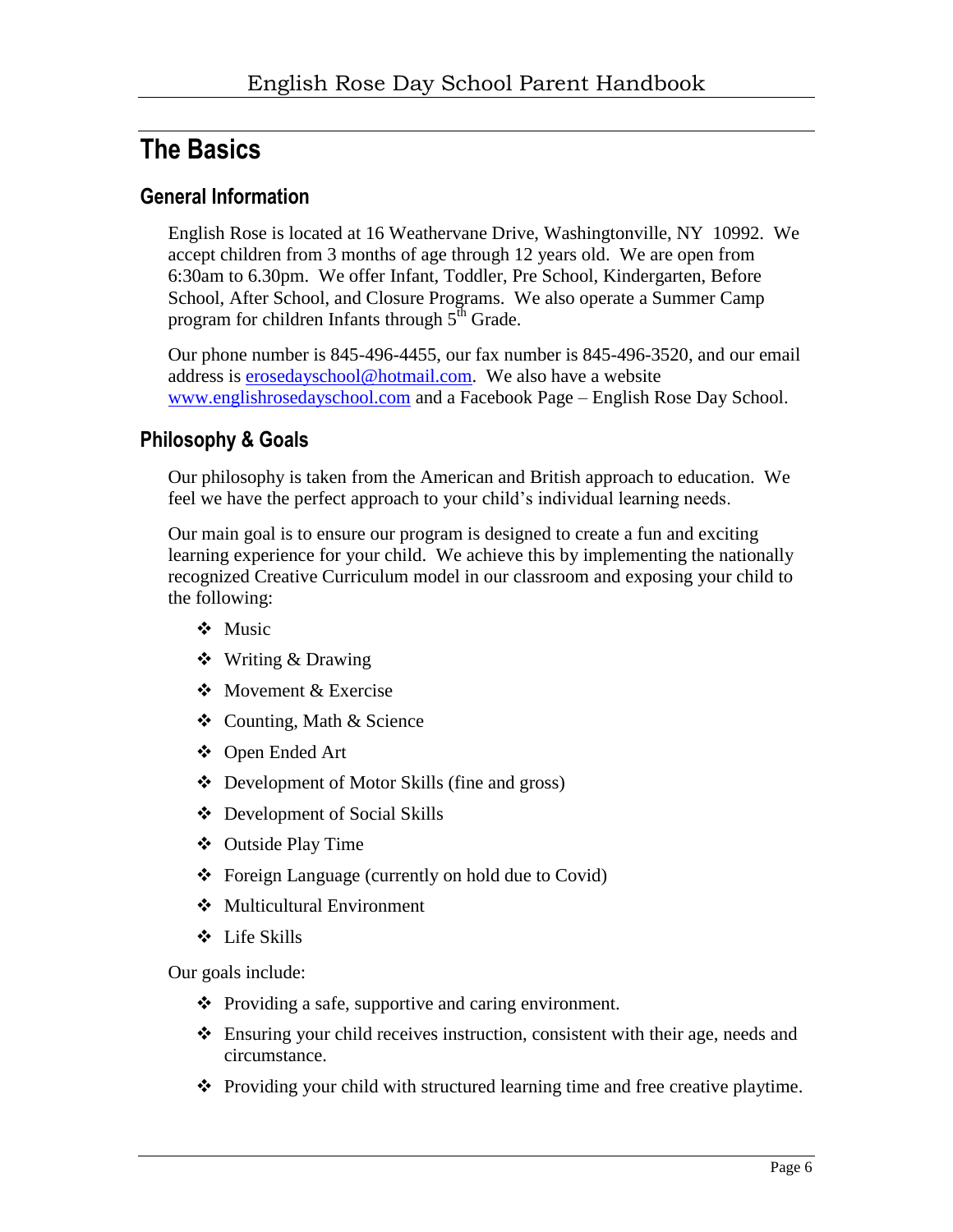- $\triangle$  Stimulating young minds to encourage active and inquisitive learning.
- ◆ Making learning lively and fun.

### <span id="page-6-0"></span>**Schedule**

During the school year (September through June), we are open from 6:30am until 6:30pm. During July and August, we may vary our hours depending on the needs of our parents.

We are open all year-round, with the exception of major holidays, and for 2022, we will be closed for one week from July  $4<sup>th</sup>$  to July  $8<sup>th</sup>$  2022. We also offer a bridging program from the end of summer camp until the start of school and between the end of our school year and the beginning of summer camp.

Every year, we update and distribute the English Rose Calendar. This calendar details many important dates so please take some time to review it carefully.

English Rose is closed for the following major holidays depending on when they may fall:

- Labor Day
- $\triangleleft$  Thanksgiving Day and the day after
- Christmas Eve
- Christmas Day
- New Year's Eve
- New Year's Day
- Good Friday
- Easter Monday
- Memorial Day
- $\triangleleft$  July 4<sup>th</sup>

If any of the above holidays fall on the weekend, we may choose to close on the Friday prior or Monday following the holiday.

### <span id="page-6-1"></span>**Dropping off & Picking up**

At all times, we concern ourselves with the safety of your child. In that regard, children are not allowed to walk in or out of the building unsupervised. Due to the need to make adjustments as a result of COVID, our screening stations are at each end of our building, and your child will be taken to their respective classrooms by one of our staff, if they are in one of our upstairs classrooms. If your child is in one of downstairs classrooms, your drop off and pick up would be directly at your child's classroom.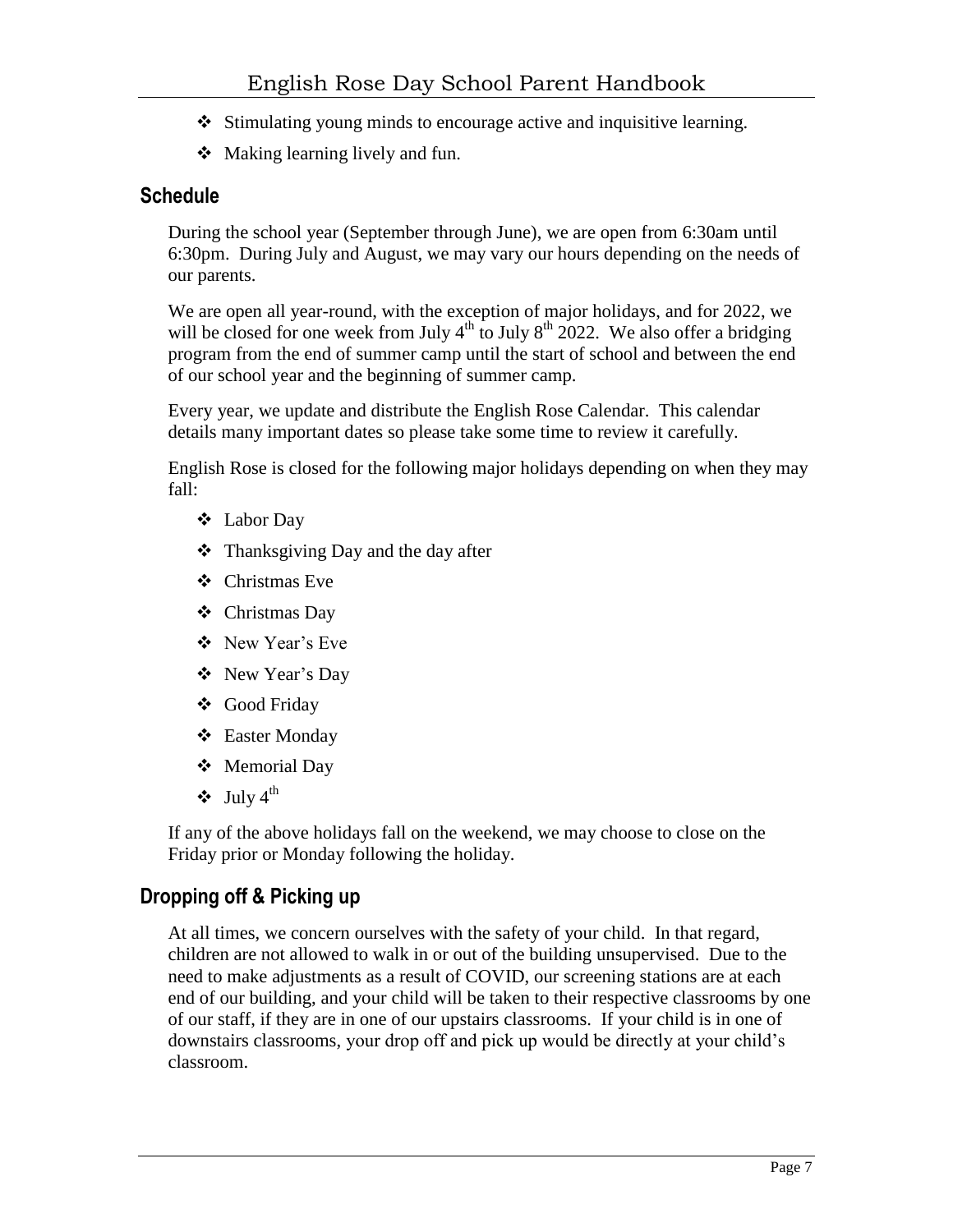During the registration process you are required to complete a "designated pick up list". This list will tell us who you are allowing to pick up your child. We will ask anyone picking up a child and who is not familiar to us, (including parents) for a picture ID in order to verify their identity. We're sorry, but we do not allow anyone under the age of 18 to pick up or drop off (even if mom or dad is sitting in the car).

### <span id="page-7-0"></span>**Closure / Snow Days**

To assist working parents, English Rose operates a "Closure Program" during most days that public school is closed for holidays of any type or weather closures. This includes minor holidays, spring break, Christmas break, inclement weather, and snow days. It does not, however, include days such as the  $\frac{1}{2}$  days when the public schools conduct their conference days. You can register for our Closure Program on an annual basis, which guarantees a spot for your child. You can also register on an as needed basis and pay a per diem charge (see the office for details). On closure days, we offer a recreational program for the children. Please see our calendar for our scheduled closure days for the upcoming school year. The closure program does not apply to school closures or remote learning as a result of COVID.

When we have an unscheduled closing, or delayed opening, we will post an alert on our Bloomz app, which all parents are invited to join upon enrollment. We will also post a message on our Facebook page. If we need to close early, due to an unforeseen emergency, we will again alert all families through our Bloomz app. At no time, will we ever leave a child unsupervised, and we will remain in the building until all children are collected safely.

### <span id="page-7-1"></span>**Our Snow/Inclement Weather Policy is as follows:**

Below you will find our general policy for snow & inclement weather closings and delays. There are times we may deviate from this policy to ensure the safety of staff and students. During the months where bad weather is imminent, please remember to check for Bloomz alerts and our Facebook page regularly for updates.

### <span id="page-7-2"></span>**Washingtonville School District Closed**

If the Washingtonville School District is closed due to snow or inclement weather, English Rose will run our Closure Program only. English Rose will open at 7.30am for infants, toddlers, & all children registered with us for our closure program only. English Rose also reserves the right to close the center in the event of extreme inclement weather, if we feel that it could endanger our staff trying to get to and from the center.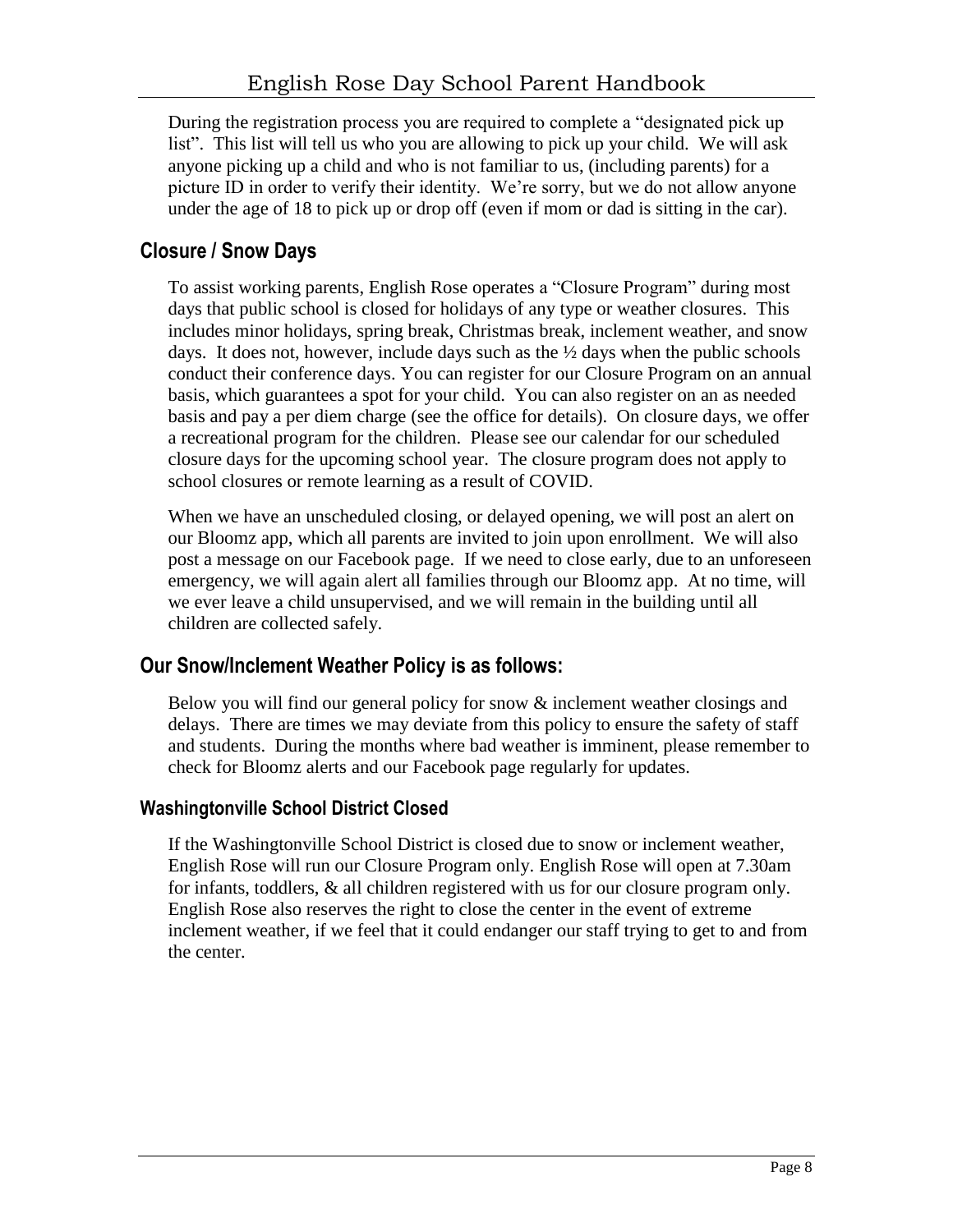#### <span id="page-8-0"></span>**Washingtonville School District AM Delayed Opening - Our classes begin as follows -**

<span id="page-8-1"></span>

| Early bird $-$ all ages    | $-7.30$ am |
|----------------------------|------------|
| Before School - all ages   | $-8.00am$  |
| Infant and Toddler Program | $-9.00am$  |
| Pre-K 3's/4's - AM session | $-10.00am$ |
| $Pre-K-FD$                 | $-10.00am$ |
| Full-Day Kindergarten      | $-10.30am$ |

**Washingtonville School District Early Dismissal** – our English Rose building will remain open unless the English Rose office determined that due to the severity of the weather we need to close earlier. Full-day classes continue to operate as scheduled (infants, toddlers, full day pre-k). Morning classes will dismiss at 11.30am. Full day kindergarteners will be dismissed onto their respective buses as per the district dismissal time.

All school age children registered for our after-school and/or closure programs will be bussed to English Rose from their respective schools as per the districts dismissal times.

If your School Age child is registered with us for our closure program there is no charge for them to remain at English Rose for the remainder of the day with us. If your child is registered with us for "per diem" closure you would be billed for the early dismissal day. If you have a child in our full day Kindergarten class, please email or call the school to let us know if your children will be staying with us for the remainder of the day, going on the bus if they normally would take the bus, (F/D Kindergarten only), or being picked up. If your child is being picked up by someone who is NOT on your designated pick up list, we can no longer take these instructions verbally. An email or fax would need to be sent to the school.

If your child is school age and registered with us for after-school only, there will be a \$25 charge for your child to remain with us for the extended afternoon, from the time of the early dismissal.

In the event that the weather worsens during the afternoon period, English Rose reserves the right to begin calling parents, and emergency pick up people to collect the children to ensure the safety of all our families and staff members.

# <span id="page-8-2"></span>**About the Staff**

### <span id="page-8-3"></span>**Qualifications**

We are very selective about our staff. All of our head teachers hold a 4-year degree or a CDA depending on the level they are teaching. Many of our head teachers also hold a Master's degree. In addition, they all have extensive experience with working with children. Every staff member at English Rose is subject to a NY State background check in addition to an FBI background check, as is required by our collaboration with the Childcare Aware program for Military families.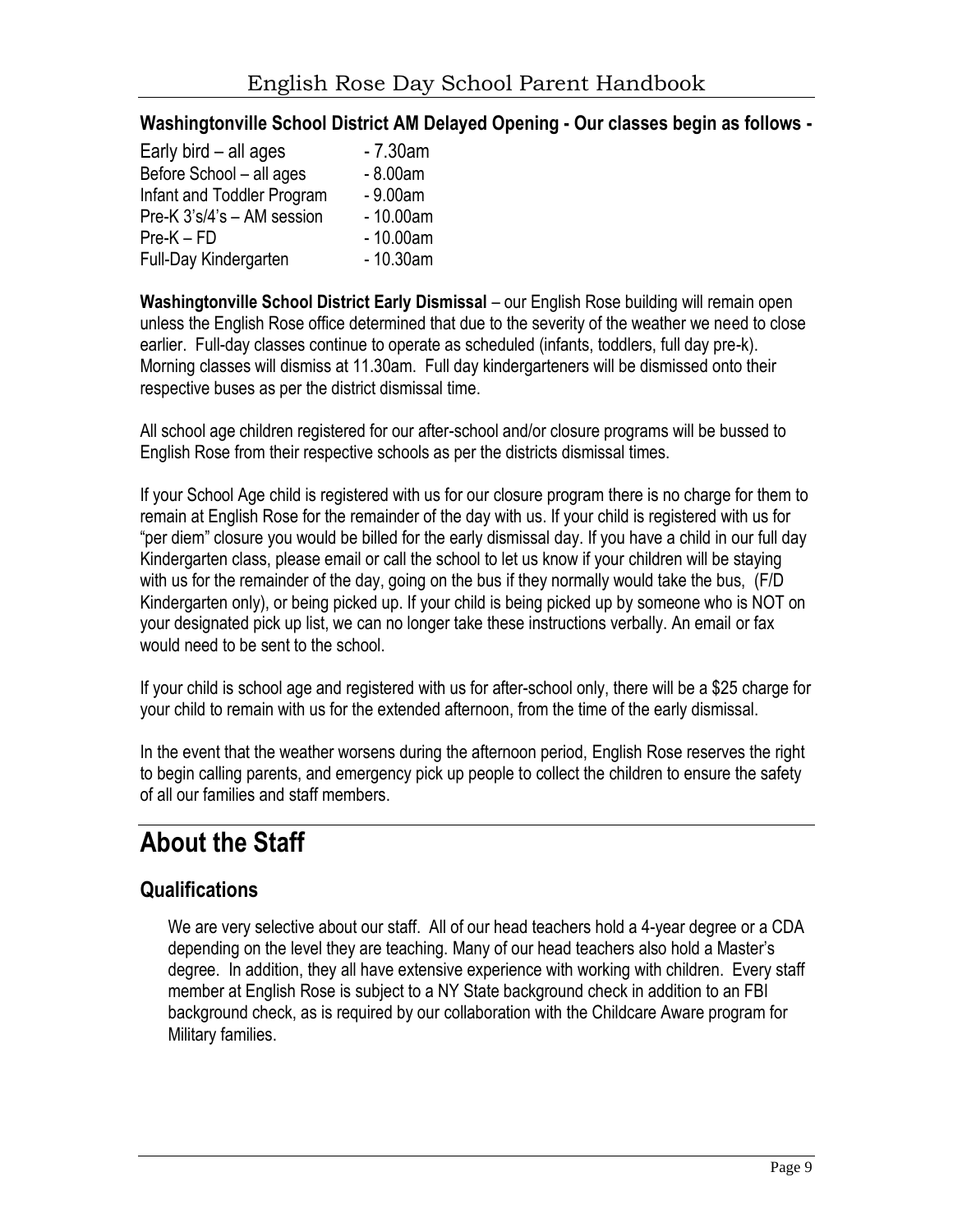### <span id="page-9-0"></span>**Staff Development**

In addition to fulfilling any educational requirements, the majority of all staff holds a current CPR and First Aid certification. Additionally, each staff member is required to complete specialized in-service training hours as per the New York state regulations. We also have multiple staff who are MATS trained through the state to be able to administer medication should your child need it during the school day.

### <span id="page-9-1"></span>**Subs & Volunteers**

In addition to our existing staff members, English Rose employs parents to work as subs. These subs follow the same clearance procedure as our employees. During various times of the year, your child's teacher may call upon you to volunteer. Volunteers are used during many of the parties we have in your child's classroom.

NOTE: Currently due to COVID parents and volunteers are not permitted into the building at this time.

### <span id="page-9-2"></span>**Programs Available**

### <span id="page-9-3"></span>**Infant/Continuity Program**

This program is designed with our working families in mind. This is for children 3 months up to 18 months, or through 2 years 9 months for our continuity rooms. Families can choose our full day program, which runs from 9am-3pm or choose our extended day programs which run from 7am-9am and 3pm-6pm, or early bird drop off at 6.30am and 6.30pm pick up. This program runs for 12 months except as indicated earlier in the handbook for our closed days. If your child is registered to our continuity rooms, your child can remain in this room with his/her caregivers and classmates, until ready to move to our Pre-K 3's program. Some things to note about this program:

- We maintain a 1:4 teacher-child ratio for this age group.
- You can choose from 1 to 5 days a week.
- We provide freshly laundered sheets for your child's crib. Please bring in for your child any special blanket, comfort item or pacifier that they may need during this time.
- $\div$  Please send your child to school with all of their meals and snacks prepared. Prepared bottles need to be in an insulated bag with an ice pack. We do not have enough room in our refrigerators to store bottles.
- You need to supply diapers, wipes and any creams.
- If you are enrolled in our Infant program or Continuity program, you are automatically enrolled in our closure program (see details below).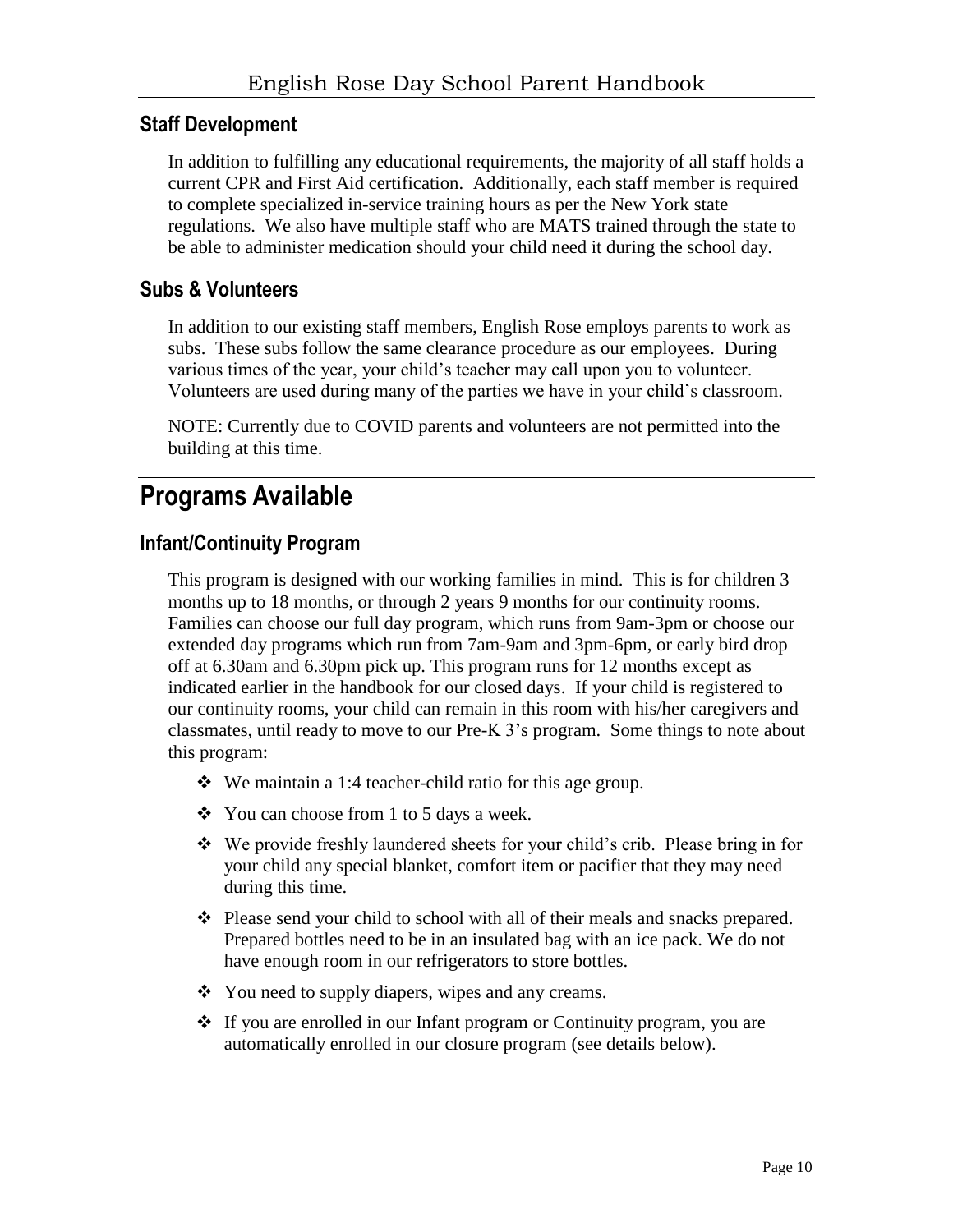### <span id="page-10-0"></span>**Toddler Program**

This program is designed with our working families in mind. This is for children 18 months up to 2 years 9 months (as of September of the current school year). You can choose our full day program, which runs from 9am-3pm or choose our extended day programs which run from 7am-9am and 3pm-6pm, or early bird drop off and pick up 6.30am drop off and 6.30pm pick up. This program runs for 12 months except major holidays and major snowstorms. Some things to note about this program:

- $\bullet$  We maintain a 1:5 teacher-child ratio for this age group.
- You can choose from 1 to 5 days a week.
- Naptime is after lunch. We provide freshly laundered sheets for your child's cot. Please allow your child to bring any special blanket, comfort item or pacifier that they may need during this time.
- Please send your child to school with a packed lunch, 2 snacks and a reusable water bottle in an insulated bag.
- $\cdot$  If your child still requires a bottle during the day, you can bring in prepared bottles that are clearly labeled with your child's name. Please include instructions as to when the child can have the bottle. We discourage children from walking around the classroom during the day with a bottle or pacifier.
- ❖ You need to supply diapers, wipes and any creams.
- If you are enrolled in our Toddler program, you are automatically enrolled in our closure program (see details below).

### <span id="page-10-1"></span>**3-Year Old Pre-School Program**

This program is for children who are 3 years old by December  $1<sup>st</sup>$  of the current school year. This program is designed as an introduction to initial separation from home and parents, if your child has not been in any of our prior programs. Our goal is to work on integrating social activities, self-esteem and recognizing and managing emotions. We aim to stimulate growth, development, and confidence in your child and encourage their growing independence. This is considered to be a pre-school primer. Some things to note about this program:

- $\bullet$  We maintain a 1:7 teacher–child ratio for this age group.
- $\div$  You can choose from 1 5 days a week for our AM or full day session.
- $\div$  The AM session runs from 9 11:30am. Our full day session runs from 9 2:45pm.
- Children need to be close to putty trained if possible. We will work with your child to get them to where they need to be.
- $\div$  During the year, we schedule 2 parent teacher conferences. One of those will be optional. During the other we urge you to meet with your child's teacher. Due to COVID these will be conducted via zoom or by phone.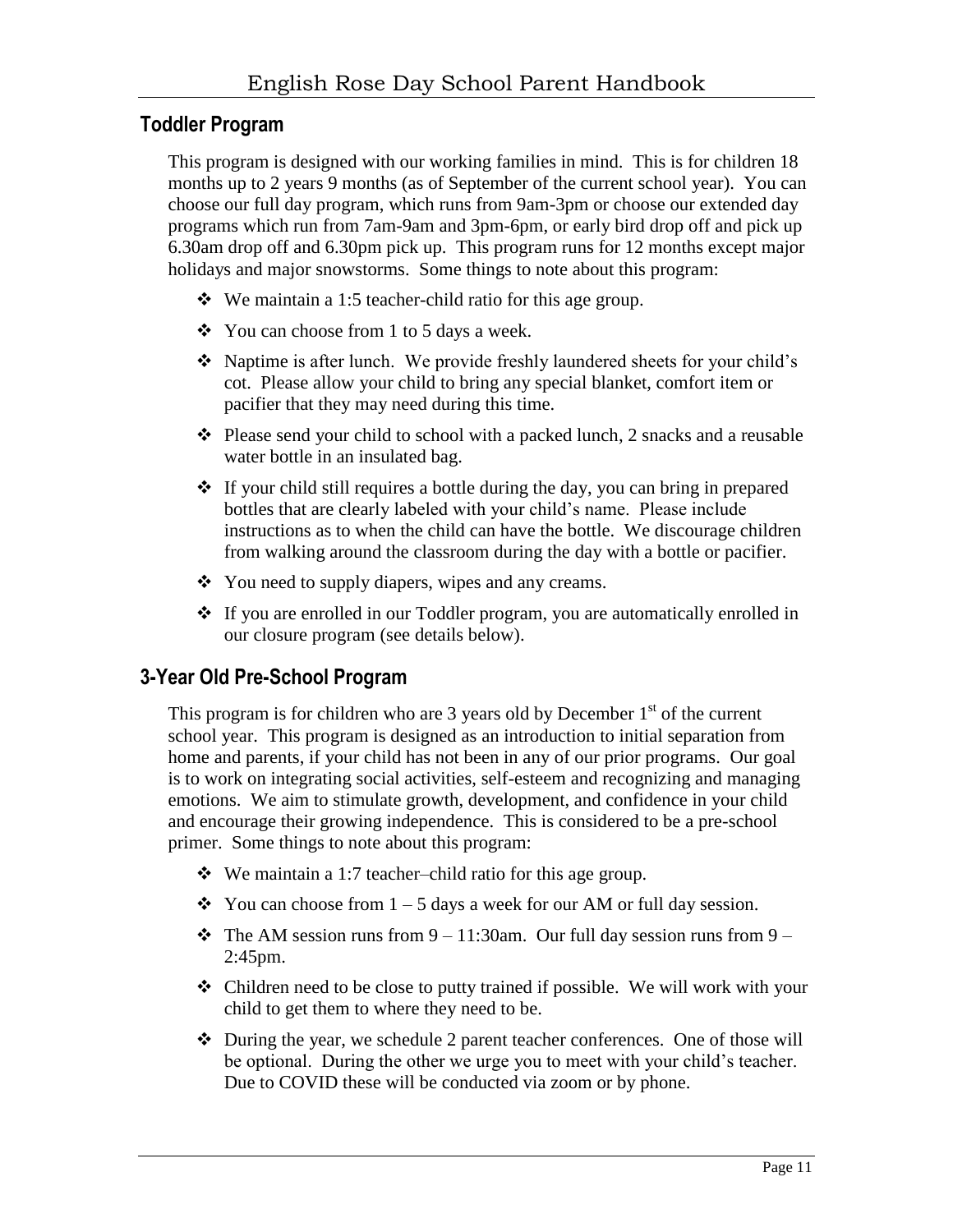### <span id="page-11-0"></span>**4-Year Old Pre-School Program**

This program is designed for children who are 4 years old by December  $1<sup>st</sup>$  of the current school year. It is truly a pre-kindergarten forum designed to allow children to take the next step of their learning and development. It is conducted in a whole language setting. We work with the Creative Curriculum which is a nationally recognized program. All of our staff have received training as they continually work with this program. The goal of this program is to prepare your child for Kindergarten and beyond. It is important for all students to develop a sense of their own independence and to develop their own personal confidence. Some things to note about this program:

- $\bullet$  We maintain a 1:8 teacher–child ratio for this age group.
- $\div$  You can choose from 1 5 days a week for our AM or full day session.
- $\cdot \cdot$  The AM session runs from 9 11:30am. Our full day session runs from 9 2:45pm.
- During the year, we schedule 2 parent teacher conferences. One of those will be optional while for the other we urge you to meet with your child's teacher. Due to COVID these will be conducted via zoom or by phone.
- Children need to be potty trained, or almost there.

### <span id="page-11-1"></span>**Full Day Kindergarten Program**

This program is designed for children who are 5 years old by December  $31<sup>st</sup>$  of the current school year. This program is truly a comprehensive, all-encompassing Kindergarten. Our professional teachers are dedicated at working to ensure your child receives the best possible education to commence his/her academic school life. Upon successful completion of this program, your child can transfer to their next school directly into  $1<sup>st</sup>$  grade, if you wish. Alternatively, your child could repeat Kindergarten in their next school, if you so wish. Some things to note about this program:

- We maintain low teacher child ratios. Bear in mind that an average Kindergarten in Public School has a ratio of about 22 students to 1 teacher. Our maximum Kindergarten class size is 18:2 (18 students to 2 staff members). We may also choose to have one teacher to a maximum of 10 students.
- $\bullet$  This is a 5 day, full day program running from 8:30 2:45pm.
- During the year we schedule parent teacher conferences. Due to COVID these will be conducted via zoom or by phone.

### <span id="page-11-2"></span>**Extra Year Program**

This program is designed for children who are 5 years old by December  $31<sup>st</sup>$  or have a January birthday, during the current school year. It is specifically designed for those children who have not yet enrolled in Kindergarten, but are age-appropriate or who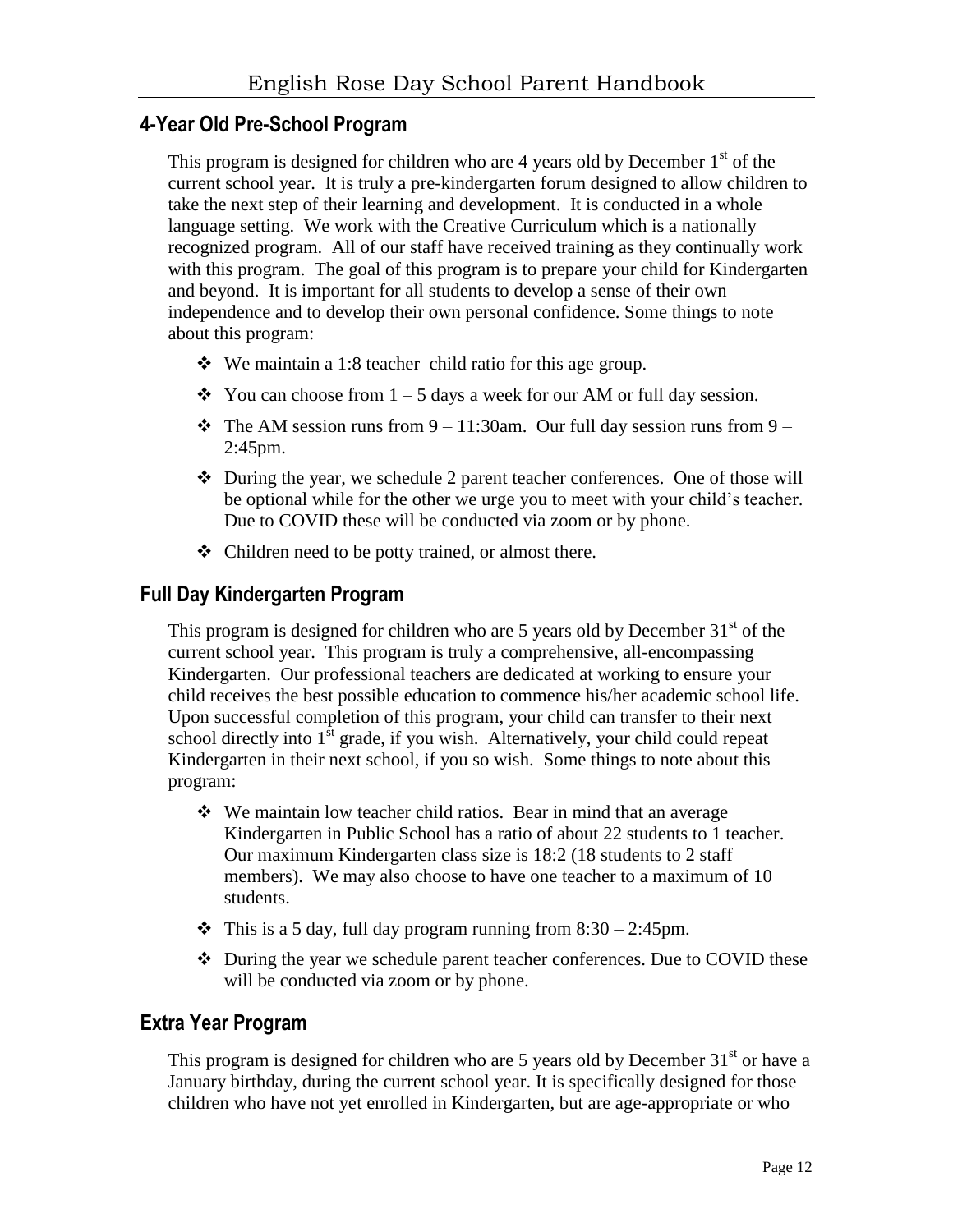miss the cut-off date. There are many reasons for giving your child that extra year. They can use this extra year to develop social skills or improve their academics. The children are combined with our Kindergarten class. Their level of academics is tailored to where they are academically, with a goal of working with each child to strengthen all of their skills.

### <span id="page-12-0"></span>**Before School Program**

This program is designed for children who are registered in any of the above programs or for Grade School Children up through when children turn 13 years old. This is a recreational program. Some things to note about this program:

- $\div$  The before school program runs from 7am (6:30 for early bird) until school starts or until the busses arrive.
- $\div$  If your child arrives after 7:45 (school age) or 8:15 (pre-K, Toddlers), we would expect your child to have eaten breakfast at home. If they arrive prior to this time, we would be happy to serve breakfast that you have supplied. Please remember we are a nut free/peanut free school. We can reheat food in the microwave in each room, but we cannot cook food from scratch.

### <span id="page-12-1"></span>**After School Program**

This program is designed for children who are registered for any of the above programs and for Grade School Children up to 13 years old. This is a recreational program. Some things to note about this program:

- $\div$  The after school program runs from 2:45 until 6pm for those attending our school during the day. It begins as soon as the busses arrive for our school age children. We also offer late pick-up at 6.30pm.
- $\cdot \cdot$  We provide the children with the necessary environment to complete their homework.
- $\triangle$  There is a schedule, which allows for outdoor play, creative free play, homework, and snack time.

### <span id="page-12-2"></span>**School Closure**

This program is designed for any children who are registered in any of the above programs. This program runs most days when public schools are closed. We run a recreational program during these days. You can choose to register for the school year or on a per diem basis. This program does not apply to the current COVID closures, just the closure dates designated on our school calendar.

We reserve the right to amend any of our programs, due to insufficient enrollment or the need to readjust our classes.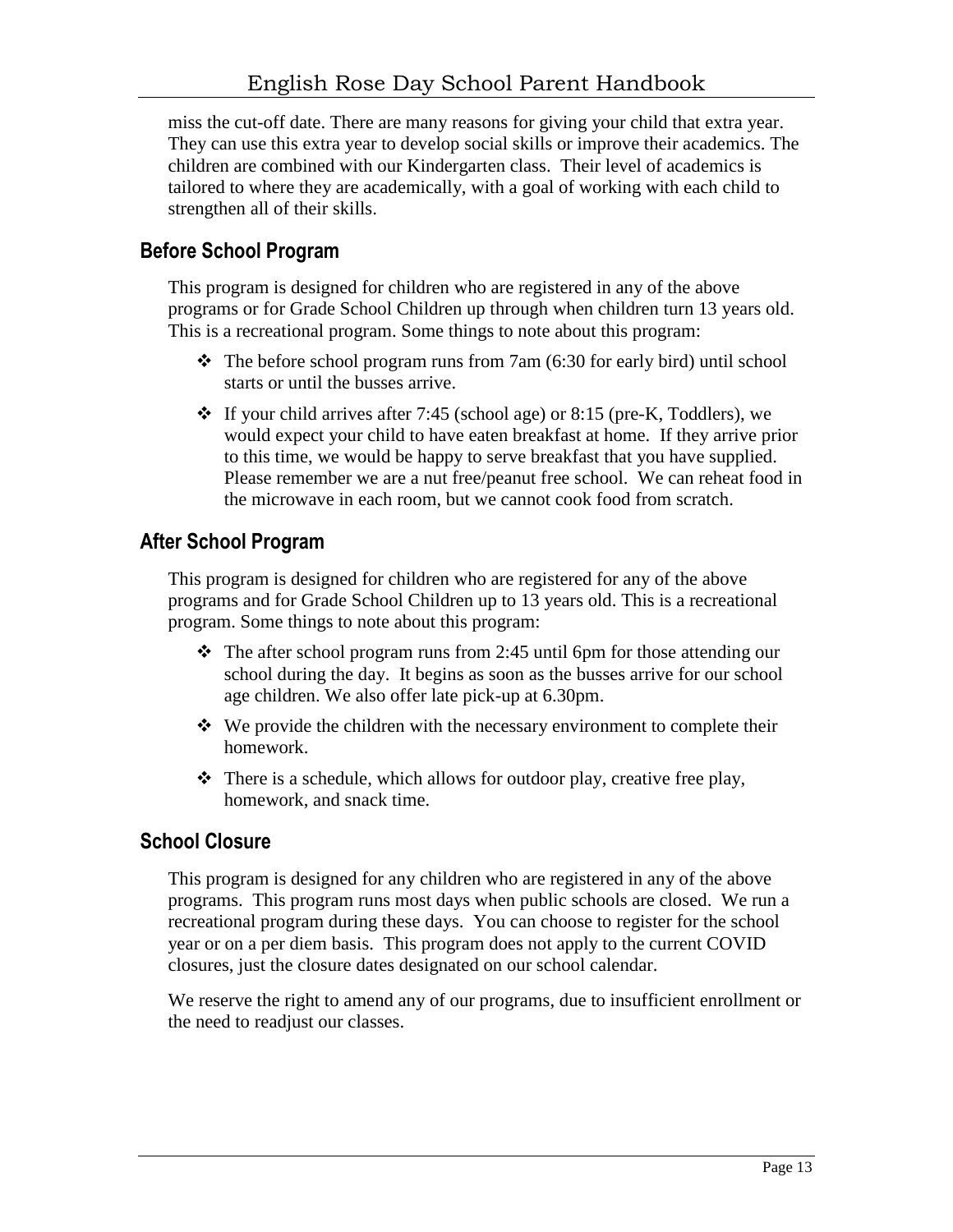### <span id="page-13-0"></span>**Things to know about all programs**

### <span id="page-13-1"></span>**Curriculum**

English Rose is an academic based early-childhood school. We have a comprehensive age appropriate curriculum for all ages. The curriculum is composed of structured learning time in small group and free creative learning through play. Our program is designed to create a fun and exciting learning experience for your child. Our creative curriculum model includes, but is not limited to the following:

- Music
- $\bullet$  Writing and drawing
- Movement and exercise
- $\triangle$  Counting, math & science
- Arts & Crafts
- Motor skill development
- Social skill development
- Outside play time
- French (not currently offer due to COVID)

### <span id="page-13-2"></span>**Diversity**

We do not discriminate against race, gender, religion, creed or disability. In accordance with the ADA, we will make every reasonable effort to accommodate children with disabilities

We celebrate many multicultural holidays throughout the year. If there is a holiday you would like us to celebrate, please talk to your child's teacher.

### <span id="page-13-3"></span>**Clothing**

Throughout the day, your child is involved in many activities, some of them messy, so please dress them in comfortable play clothes. Their clothing should allow for freedom of movement. We do use smocks for painting, but they don't always help so we urge against expensive and non-replaceable clothing. Girls may want to have shorts under their dresses, if being worn to school, since they may be climbing on the outside equipment. Jewelry should not be worn (other than stud earrings), as it can be caught and cause injury.

Please dress your child with the appropriate seasonal clothing as we do go outside whenever possible. Appropriate footwear should be worn which includes socks and shoes/sneakers appropriate for running (no flip-flops please).

Your child should have clothing that he/she can easily manage for bathroom purposes. Overalls and belts usually provide a bit of a problem for the children.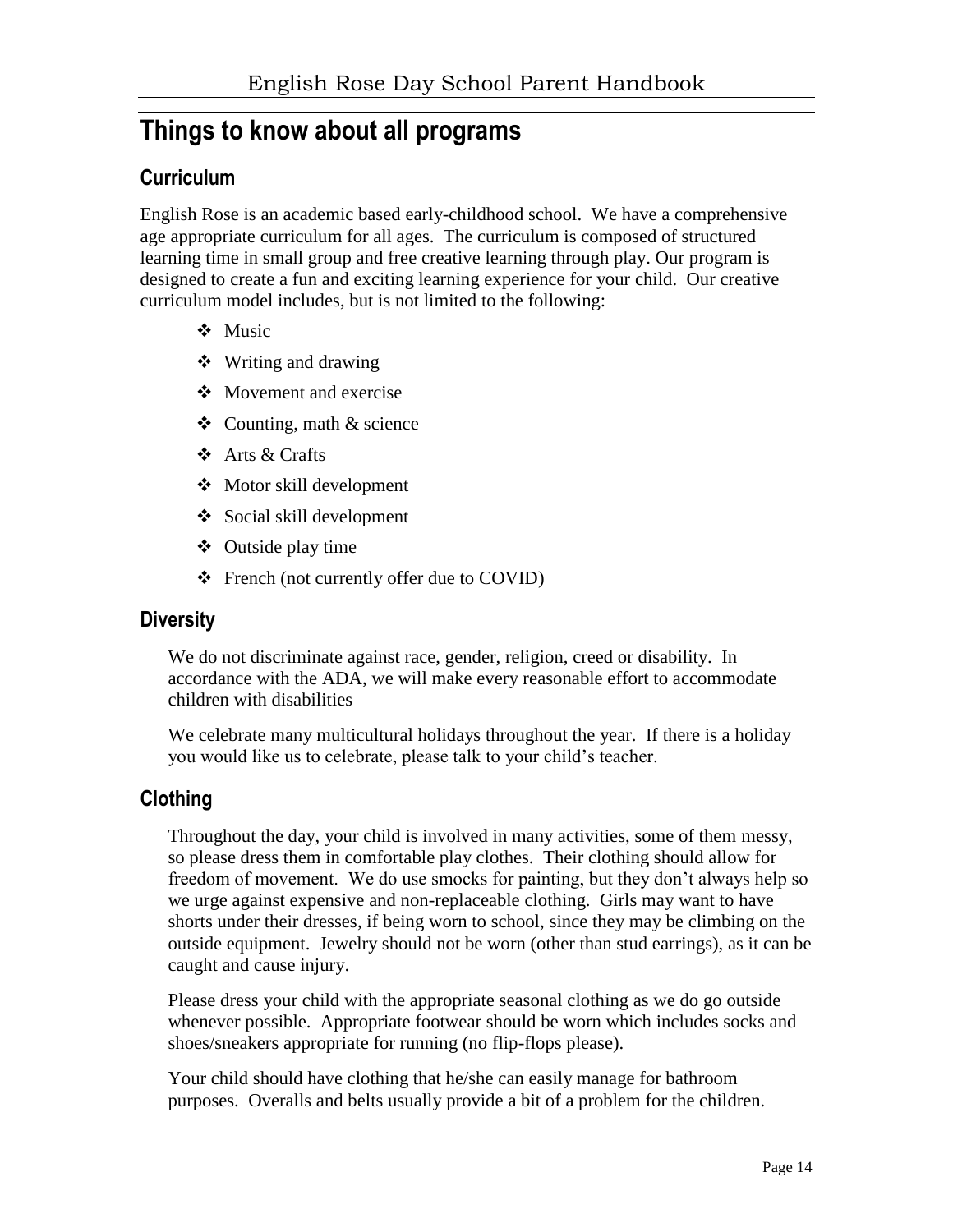On the first day of school, bring a complete change of clothing (season appropriate). Don't forget the underwear and socks. Label each article of clothing and place it all in a zip lock bag. In addition, a pair of shoes/slippers to be left at school as "inside" shoes, to be worn in the classroom.

### <span id="page-14-0"></span>**Meals**

### <span id="page-14-1"></span>**Breakfast & Lunch**

If your child comes for our before school program, you can send them in with breakfast (before 7:45 for school age or before 8:15 for Pre-K and Toddlers). If your child is with us for a full day please send them with a lunch and a refillable water bottle. We are able to heat breakfast and lunch items in a microwave (the food has to be thoroughly cooked).

Please be reminded we are a **nut free/peanut free school.** Please do not send your child with any food or snacks containing types of nuts, including peanuts. This could be life threatening to other children. If your child comes in with peanut butter, we cannot allow them to eat it. We can provide them with a school lunch at a cost to you of \$4.75. If you forget to send your child in with lunch, we will provide them with one of our lunches at a cost to you of \$4.75.

### <span id="page-14-2"></span>**Snacks**

If your child is with us for our  $\frac{1}{2}$  day program, one snack is sufficient for the morning, along with a refillable water bottle. If your child is with us for a full day, please pack 2 snacks for the day, along with the water bottle. If you child is with us for a full day plus our afterschool program, please include an additional snack for afterschool.

### <span id="page-14-3"></span>**Outside Play**

We go outside every day, in the AM, PM and during after school, except in severely inclement weather. Please make sure your child is dressed appropriately for the weather. This includes wearing gloves & hats during the winter.

If your child is too ill to be outside, then your child is probably too ill to be at the center and would need to be at home.

### <span id="page-14-4"></span>**Field Trips**

We encourage external field trips in order to stimulate children and expose them with new and exciting information. We aim to visit a range of places that are educational and interesting. Since we have a large number of children enrolled in the school, the responsibility is too great for us to take them without an adult. It is mandatory for a parent/guardian or another responsible person to attend with your child.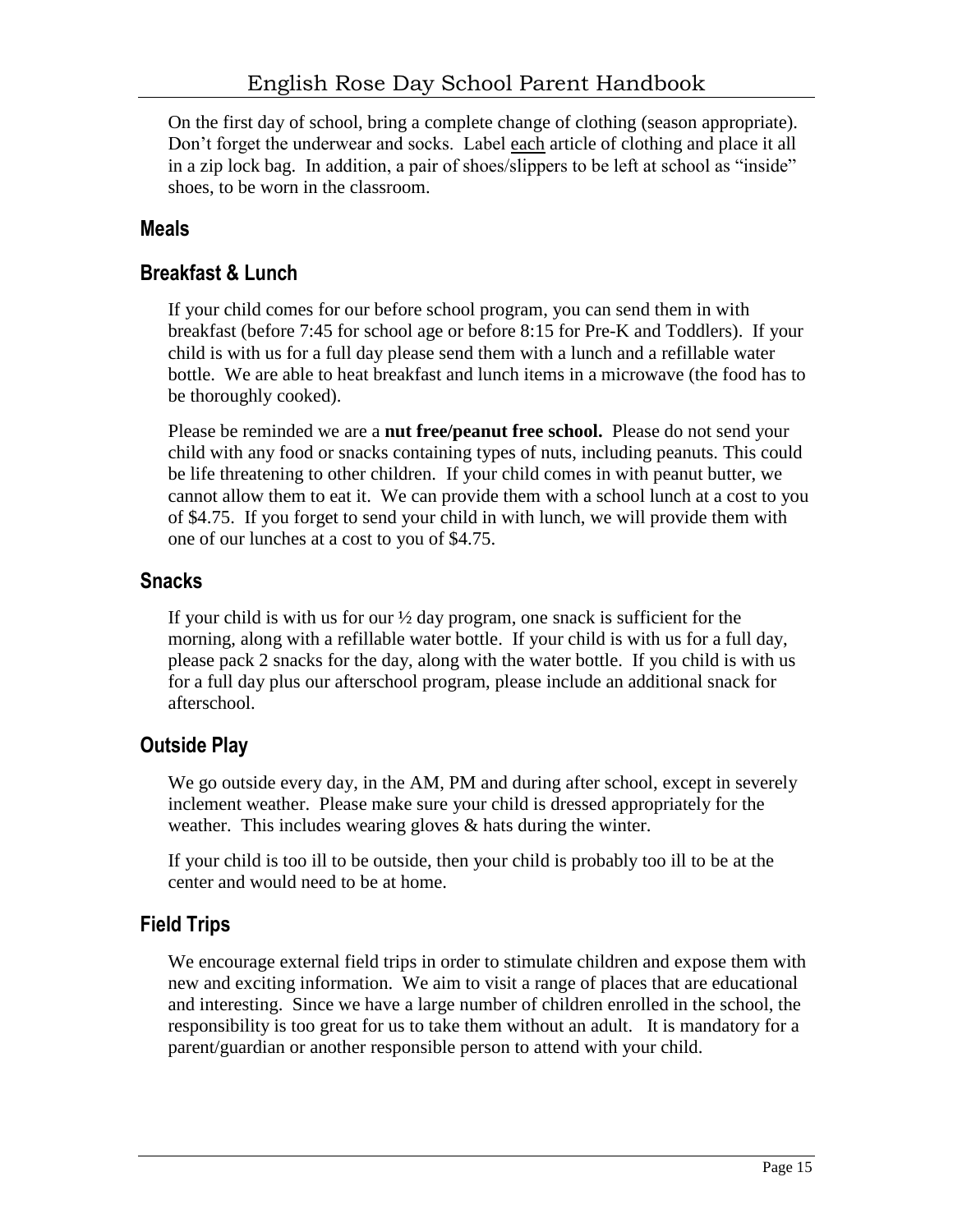We currently offer school as an alternative to the field trips. It may be necessary to request a financial contribution to cover the cost of the trip. This fee is not part of the monthly tuition.

NOTE: As a result of COVID, we are currently not permitted to take any field trips.

### <span id="page-15-0"></span>**Rest Time**

All children attending our full day program will have a nap time or quiet time period. Each child receives his own crib/cot/ mat and sheet, which is provided by English Rose. You would have been required to complete the napping contract form at the time of registration. Kindergarten does not have a "formal" nap or rest time. They would engage in a quiet activity after lunch to digest.

### <span id="page-15-1"></span>**Toys from Home**

We ask that you leave your child's toys at home (except for a small stuffed animal which may be needed as a 'comfy' toy). We would not want them to get damaged or lost. There are some toys that are not allowed in school. These include toys that are not safe and toys that promote violence. As a result of COVID, except for a comfort toy for rest time, no toys are permitted at school.

### <span id="page-15-2"></span>**Our Partnership with Parents**

### <span id="page-15-3"></span>**Parent/Teacher Communication**

We hold parent teacher conferences twice a year. One of the days is optional and the other mandatory. In addition, you will receive newsletters from your child's teacher. We complete the "daily journals" which go back and forth each day for children in our Infant and Toddler programs.

At any time, we are available to discuss any concerns you may have regarding your child. These concerns can be addressed currently, on the phone or via email as a result of COVID.

### <span id="page-15-4"></span>**Parent Involvement**

During many of our parties, we ask parents to come in and help. We also request a parent to attend the field trips. We encourage parent volunteers in the classroom throughout the year. Your child's teacher will let you know how you can help and be part of your child's school experience. Currently, due to COVID this is not permitted.

### <span id="page-15-5"></span>**Birthdays**

We will gladly help you organize a celebration for your child's birthday. Each child will be treated in a non-competitive manner while we emphasize equality and fairness. Due to COVID and child allergies, all snacks and special treats must be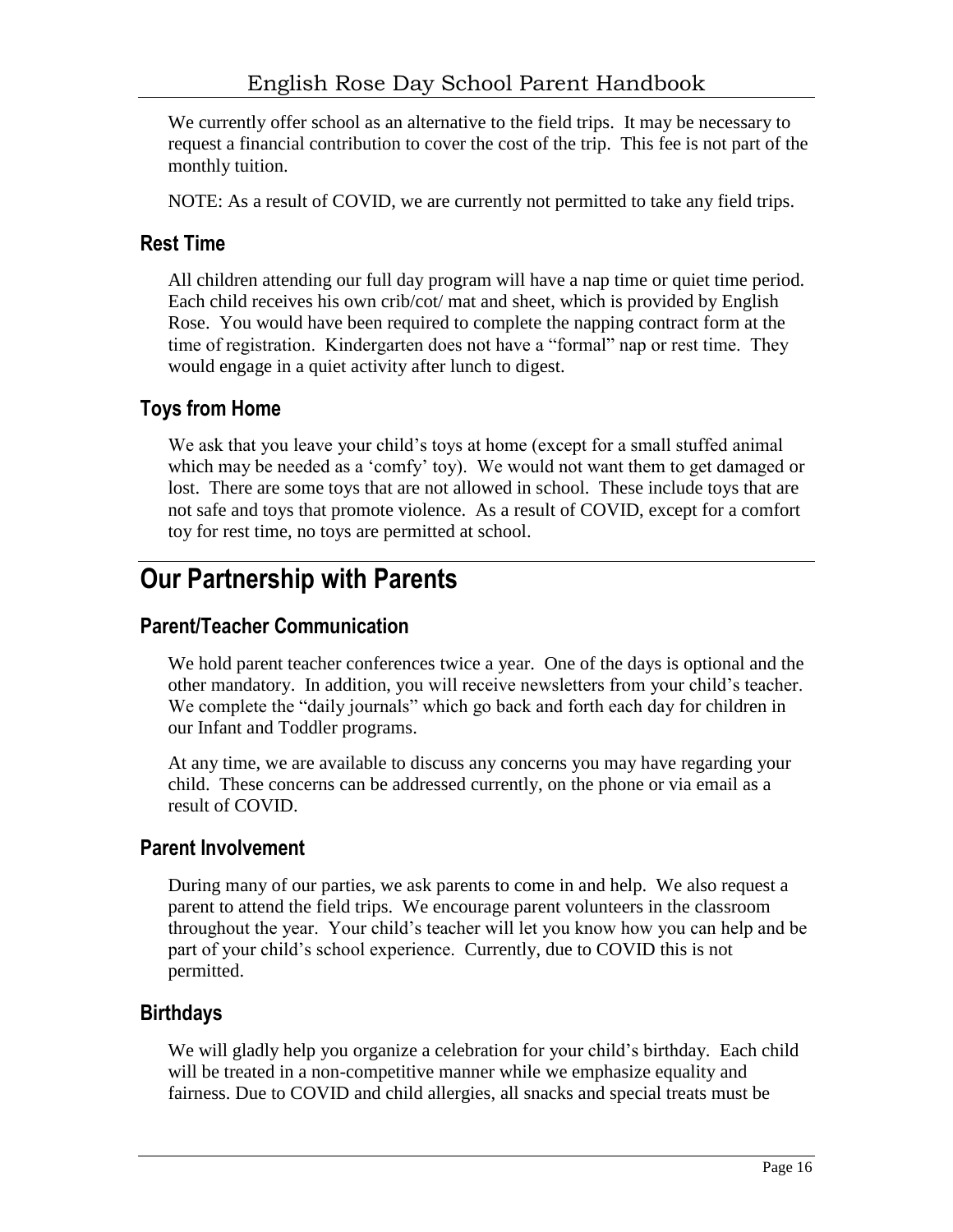store-bought and nut free/peanut-free. Please send in any snacks in their original containers with the ingredient labels attached.

### <span id="page-16-0"></span>**Modifying Behavior / Discipline**

We promote an atmosphere of positive reinforcement for your child with an emphasis on positive role modeling. It may become necessary in certain situations to remove a disruptive child to take a time out or cooling off period, in order to assist a child in handling his or her emotions.

### <span id="page-16-1"></span>**Confidentiality**

At the beginning of the school year, we produce class lists for all the children in the class. This list is useful for party planning and play-dates. Please ensure that you have completed the form which was available at orientation indicating whether you wish to be included and the information you wish to share. We urge you to check with the office if you are unsure if you completed this.

### <span id="page-16-2"></span>**Photographs/Video/Publicity**

We do take pictures of the children while they are in school. These are used for school projects, or posted on our website or Facebook page. If you do not want your child's picture published, please ensures that you have completed the appropriate form and handed it in to the office.

### <span id="page-16-3"></span>**Rights of Non-Custodial Parents**

We cannot legally withhold a parent from his/her own child. If a parent is not legally allowed to be near or pick up their child, you would need to provide us with the appropriate legal documentation. Please notify the office of any situations that may involve a non-custodial parent that we need to be aware of.

### <span id="page-16-4"></span>**Health & Safety**

### <span id="page-16-5"></span>**Required Medical Records**

All children in our program are required to have a current (within the last 12 months) physical on file along with a copy of their immunizations, which have to be current. In addition to these, there is a form that English Rose needs signed by your Pediatrician indicating that your child is cleared to be at the center.

These forms allow us to keep the other children in the center safe and healthy. We're sorry, but without these forms, your child cannot be at the center. We are required to have these forms on file before your child can begin school. We do not carry over forms from one school year to the next. Therefore we need new paperwork for each new school year.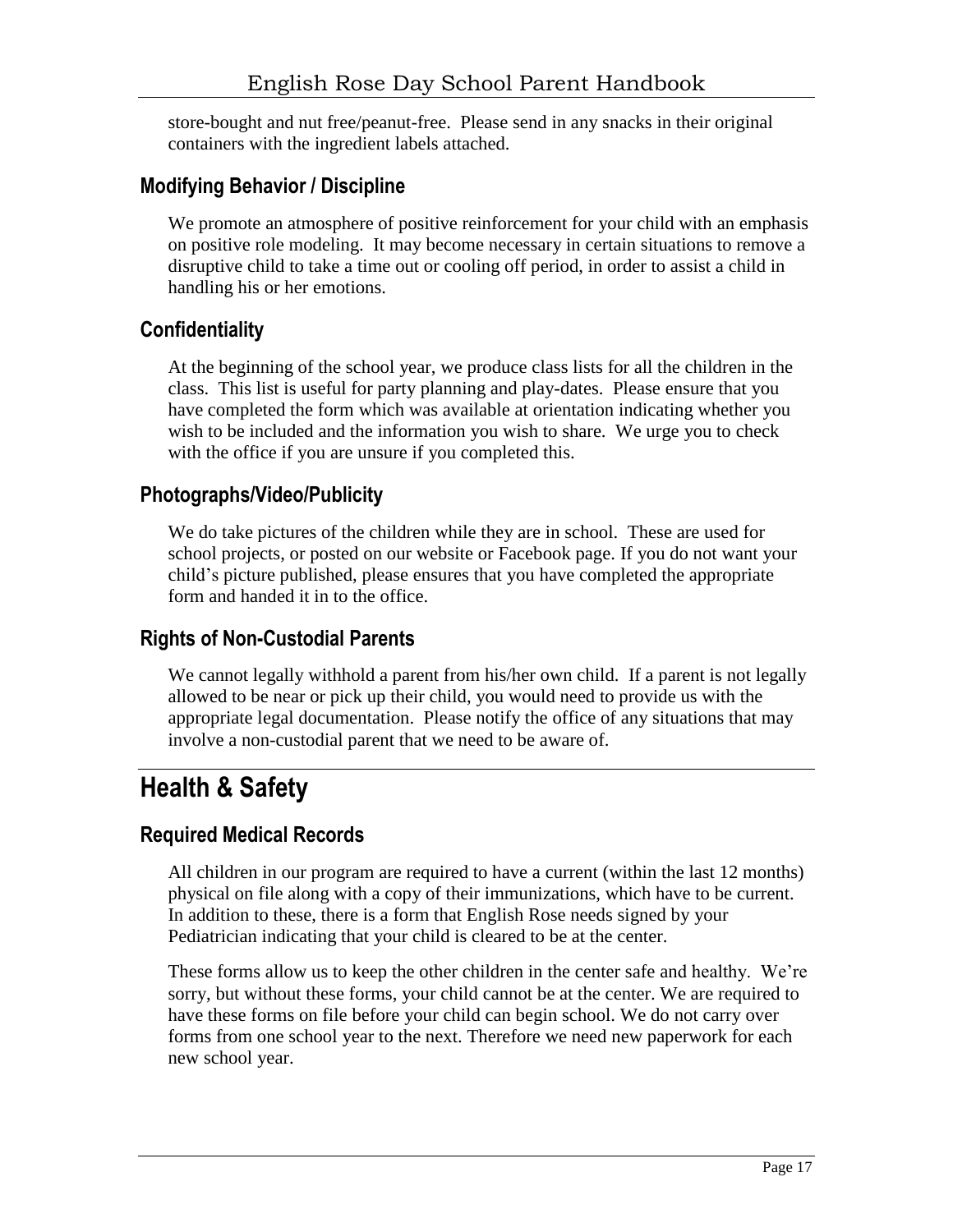### <span id="page-17-0"></span>**Sickness Policies**

<span id="page-17-1"></span>Please refer to the updated Health and Safety Protocols document, which was emailed to at the beginning of the school year to all families. If you have joined us since the start of the school year, it is emailed to you upon registration. As these protocols may change based on the CDC, and our licensing guidelines, these may be subject to adjustment. Any changes will be emailed to all families as they are amended.

### **Attestations and Daily Health Checks**

This is covered in our health and safety protocols emailed home to all families at the beginning of the school year, or as your family enrolls, if it is during the school year.

### <span id="page-17-2"></span>**Administering Medication at School**

We are required by NY State to know if your child has been given any medications prior to coming to school. We ask that you provide the office with a note or an email which contains the following information: Child's name, date, type of medication, dosage given, time given and reason. If your child takes a routine medication, you can furnish us with one note every 6 months.

NY State has implemented guidelines for administering medication to all children while in our care. There are specific forms that you and your pediatrician have to fill out and sign. Until those forms are complete, we are unable to give your child any medication.

### <span id="page-17-3"></span>**Accidents & Injuries**

While we make every effort to ensure all children are safe, there are times when a child may get hurt. Our staff members are trained in First Aid and CPR. We will perform whatever first aid is needed. For any injury, we will fill out an incident report and ask you to review and sign it. If a child is seriously injured, we will make every effort possible to contact a parent immediately, at the same time if we feel it is necessary we will call 911.

### <span id="page-17-4"></span>**Emergency Contact**

Upon registration, we requested an emergency contact person. This is the person we will call in case we cannot reach a parent/guardian. If your child is sick or if we have an unscheduled early closing, we will try to contact a parent first. If we cannot reach a parent, we will call upon your emergency contact.

### <span id="page-17-5"></span>**Fire Drills/Shelter in Place Drills**

In accordance with state regulations, we perform at least one fire drill a month. These drills are conducted on different days of the week and during different times of the day. We conduct these drills regardless of the weather. In addition, we are required to conduct a shelter in place drill, every 6 months. Prior to the first time of doing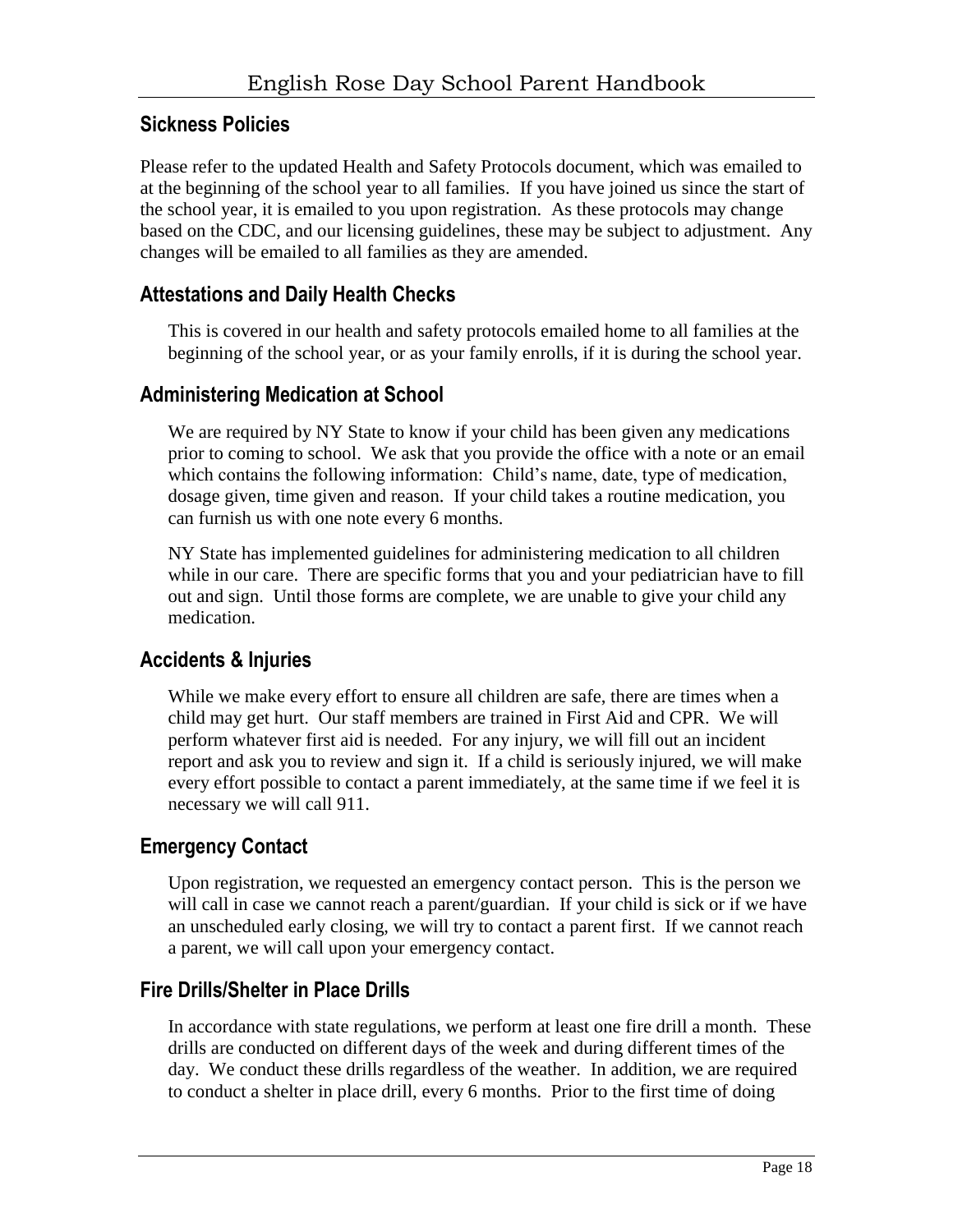these drills we will email you to notify you that this will be taking place, so if you wish you can have a discussion with your child prior to this happening.

### <span id="page-18-0"></span>**Child Abuse and Maltreatment Reporting**

As a licensed daycare facility, we are under legal obligation by New York State to report any situation where we feel a child is being abused or maltreated, to the proper authorities. We are required by the state regulations to discuss at an age appropriate level for your child, how to keep their bodies safe. Prior to this curriculum being discussed with your child, information will be sent home for you to preview and understand.

### <span id="page-18-1"></span>**Financial Policies**

### <span id="page-18-2"></span>**Registration Fee and Security Deposit**

Registration begins at the beginning of January for the following school year, for existing parents. New parents are invited to register by mid-January. There is an annual non-refundable registration fee due upon registration. Please see our current pricing sheet for details.

One month's tuition is collected as a security deposit by April  $1<sup>st</sup>$  for new parents and May  $1<sup>st</sup>$  for existing parents. This security deposit is applied as the June tuition payment of the school year which you have applied for. Example, if you register for the September 2020-June 2021 school year, the deposit tuition is applied to the June 2021 tuition.

### <span id="page-18-3"></span>**Tuition**

Our tuition is based on the entire school year tuition (September – June) based on our school calendar. It is broken down into 10 even monthly payments. We have several options for paying tuition.

The first option is to pay for the entire year in advance. If you choose this option, you will receive a 5% discount on the total annual rate if you pay by August  $1<sup>st</sup>$  of the upcoming school year.

Secondly, you may elect to participate in our monthly pay program. This program was designed with budgeting in mind. We take the full school year tuition rate and divide it into 10 equal monthly payments as per our pricing sheet. As stated above the last month's tuition (June) is collected no later than April  $1<sup>st</sup>$  for newly enrolled families and May  $1<sup>st</sup>$  for currently enrolled families. The remaining 9 payments are due beginning August  $1<sup>st</sup>$  and continue to April  $1<sup>st</sup>$ . Once you have completed these payments you are paid for that current school year.

Another way to reduce monthly tuition prices is to put a lump sum down payment on the annual tuition. Your monthly tuition would then be reduced.

We currently accept checks, cash or money orders.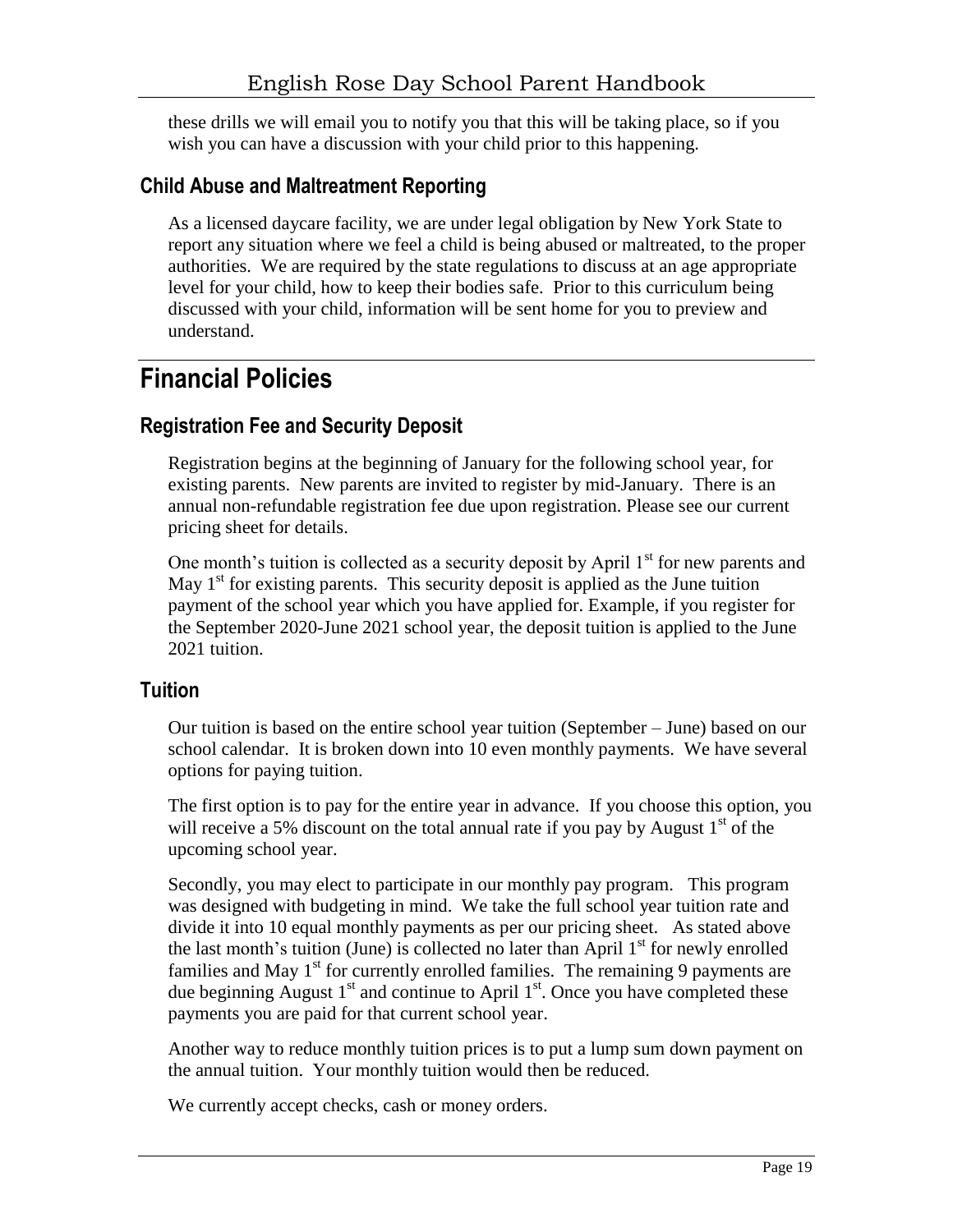You can drop off your payment at the school during school hours, mail it to us or send by online banking from your personal banking institution. We do not send out invoices or reminders about tuition. Upon enrollment, you received payment coupons to help you remember when tuition is due. If you have misplaced them, please contact us, to email you a new set.

### <span id="page-19-0"></span>**Sibling & Paying in Full Discounts**

We offer family discounts when siblings are currently attending the school within the same calendar year. There is a 5% discount on the lesser amount for each additional child.

If you choose to pay your annual tuition in full, you will receive a 5% discount of the total tuition amount minus any sibling discounts. Remember, you need to pay in full by August  $1<sup>st</sup>$  to take advantage of this offer.

There is no sibling discount for summer camp.

### <span id="page-19-1"></span>**Late Payments & Interest**

Tuition is due by the  $1<sup>st</sup>$  of the month. However, we do give a 3 day grace period before we apply a late charge. If your tuition is received after the  $3<sup>rd</sup>$  of the month, we will add a late fee of \$25 to your account.

Please note that payment is due no later than the  $3<sup>rd</sup>$ , regardless of the days your child attends English Rose. If tuition is due when school is closed or your child does not attend, you have several options for getting the payment in. You can mail us the payment, hand us a post-dated check, drop a check off in our mailbox, or facilitate online banking. If you maintain a balance by the end of a month, we will add interest charges in the amount of 1.5% of the total.

### <span id="page-19-2"></span>**Returned Checks**

If for any reason a check is returned unpaid, we charge \$35 to cover our administrative and banking fees. If a check does come back unpaid, you may also incur a monthly late fee of \$25 if the tuition is now past due.

### <span id="page-19-3"></span>**Early Drop off & Late Pick-up Fees**

If you drop your child off prior to their scheduled time, you will incur a daily before school charge. See current pricing schedule.

If your child is not currently enrolled in our after school program and they are not picked up within 5 minutes of their scheduled departure time, you will incur a daily fee as per our current pricing sheet.

If you pick up your child after 6:05pm, there is also a late fee, please see our pricing sheet.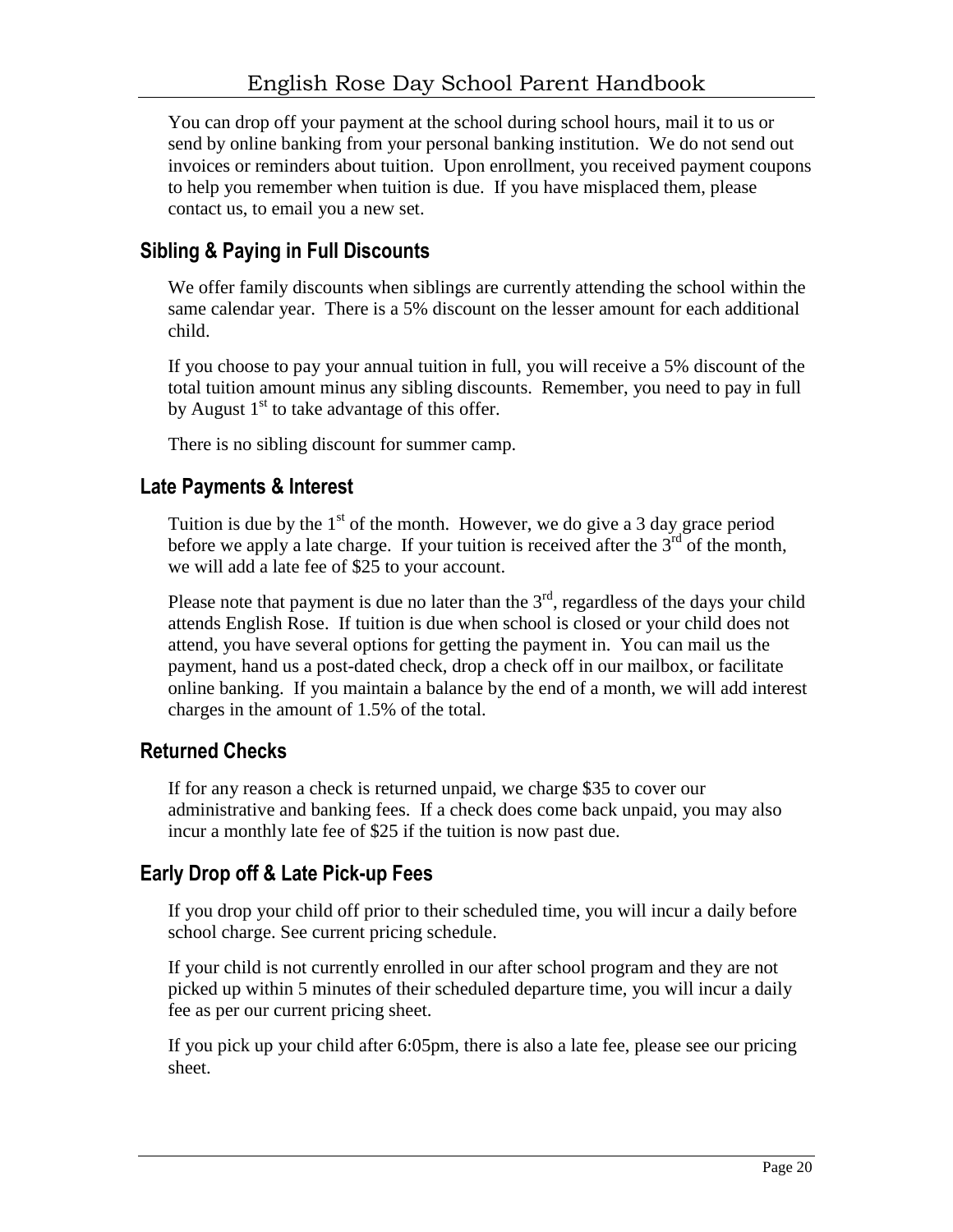All late fees are payable no later than the next time your child would regularly come to school.

### <span id="page-20-0"></span>**Withdrawing**

If you wish to withdraw your child for any reason throughout the school year, we need at least 30 days written notice (to receive a refund for any pre-paid tuition). At the beginning of each new school year, you need to withdraw your child by August  $1<sup>st</sup>$ of the upcoming school year, in order to receive your full paid deposit in a refund.

### <span id="page-20-1"></span>**Refunds**

Registration fees are not refunded under any circumstances. Kindly note that due to budget and planning restrictions; we do not offer refunds or make-up days due to:

- Sick days
- Snow days or delays
- Vacation days
- Any days you wish to not send your child when our center is open to offer care
- Closure days
- Withdrawing from a program with less than 30 days-notice

All tuition refunds are issued within 30 days from the date your written notice was received, and the decision was made to make such a refund.

### <span id="page-20-2"></span>**Fundraising**

Our program is funded solely by the tuition and monies acquired by fundraising activities. We are not funded by, nor are we eligible for, any Federal or State grants, loans, etc. Furthermore, we do not benefit from any outside agencies, such as town or school district. We are an out-source provider for the Washingtonville UPK program, when it is operating. However, the fee that we are reimbursed from them is less than our regular pricing. We are solely self-sufficient and aim to provide a sound education basis as well as quality education. To be able to do this, we run several fundraising programs during the year. We ask for your help in raising the money necessary to keep tuition down while not compromising quality.

### <span id="page-20-3"></span>**Our Commitment to You**

Our commitment to you and your child involves providing a safe, supportive and caring environment. We aim to develop well-adjusted, happy individuals with a lust for knowledge and learning. We will continue to be selective about our staff, our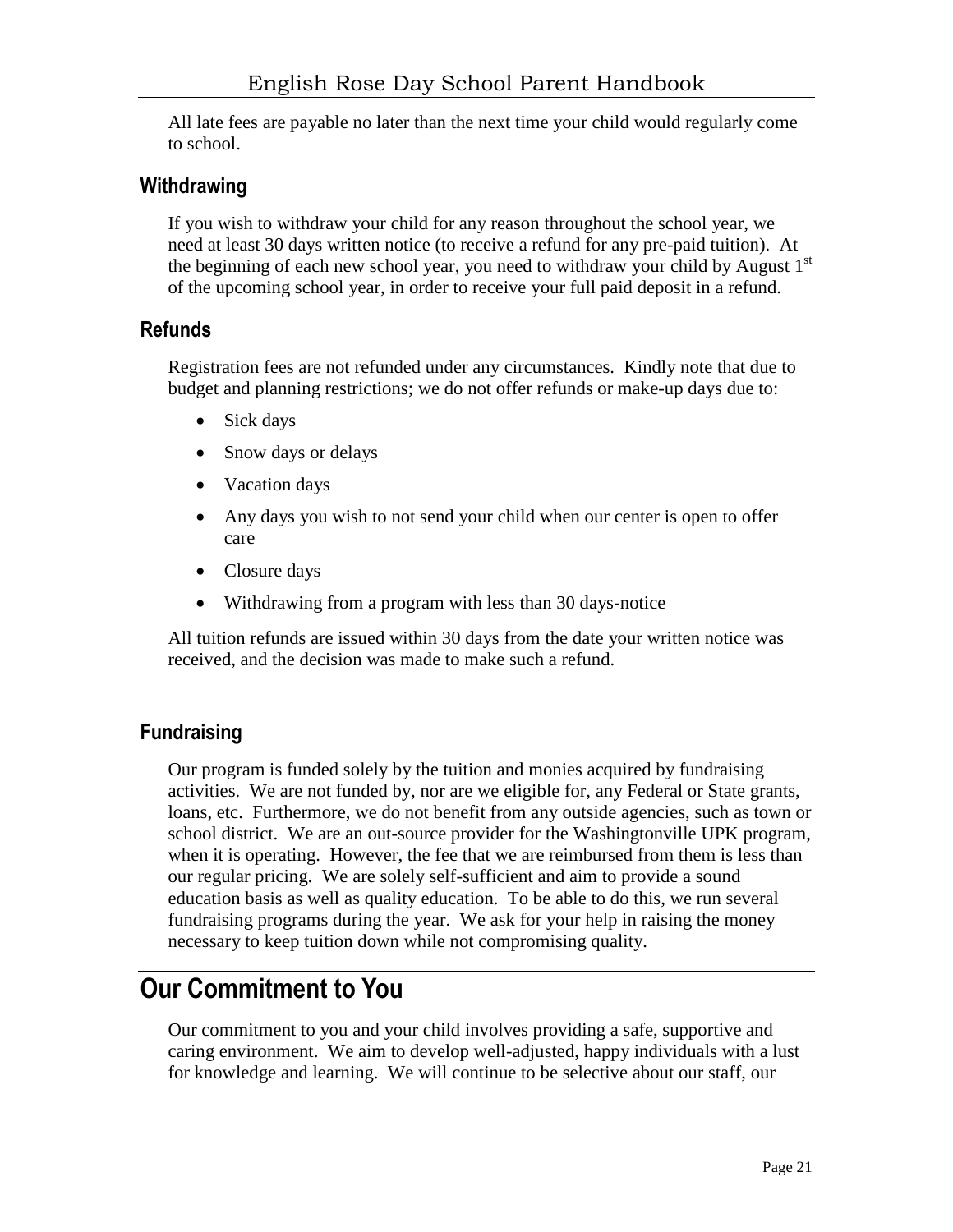programs and our teaching equipment. We want to ensure we provide your child with an enriched program that is full of fun, learning and is educationally stimulating.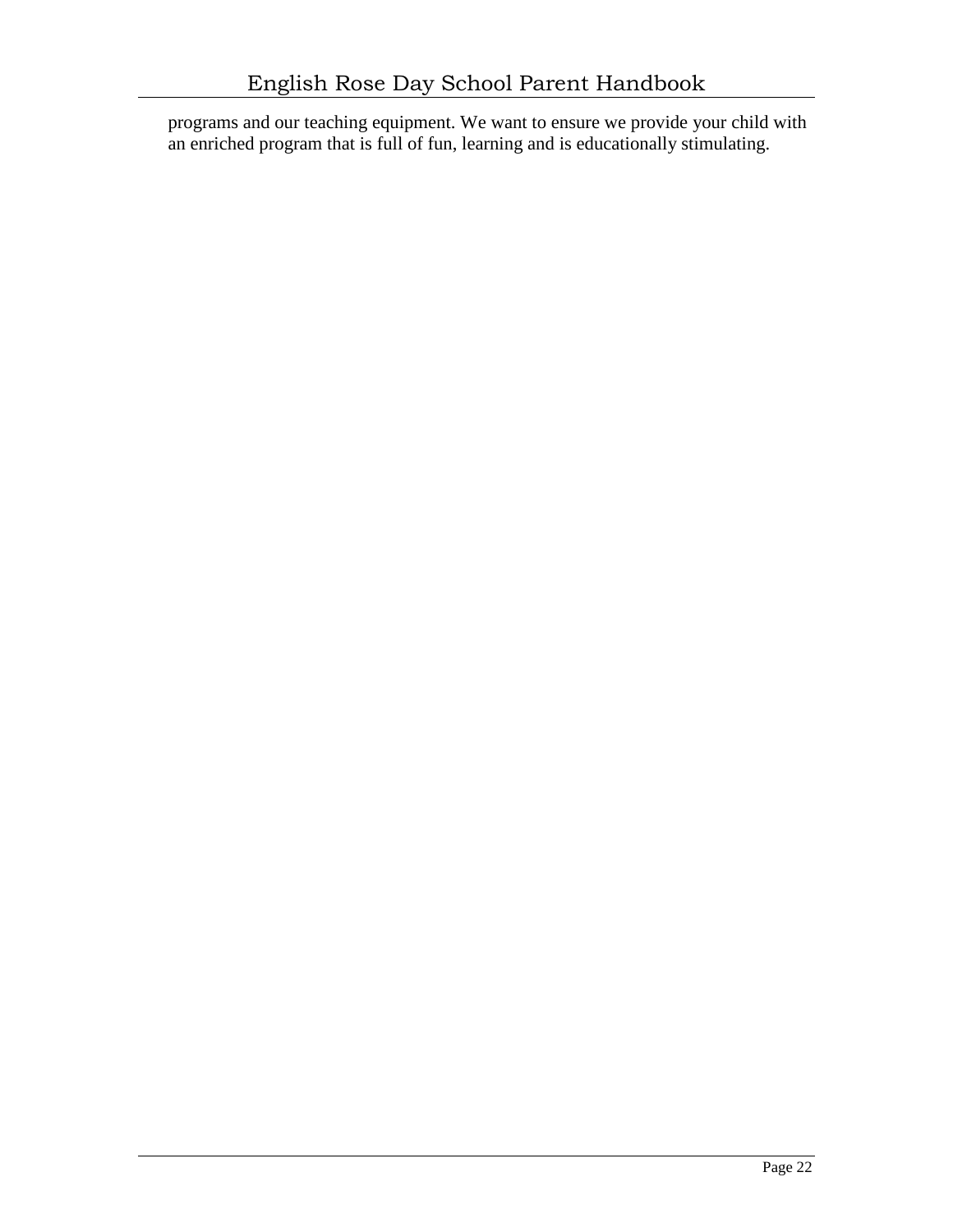# <span id="page-22-0"></span>**Index**

| meals    |
|----------|
|          |
|          |
|          |
|          |
|          |
|          |
|          |
|          |
|          |
|          |
|          |
|          |
|          |
| programs |
|          |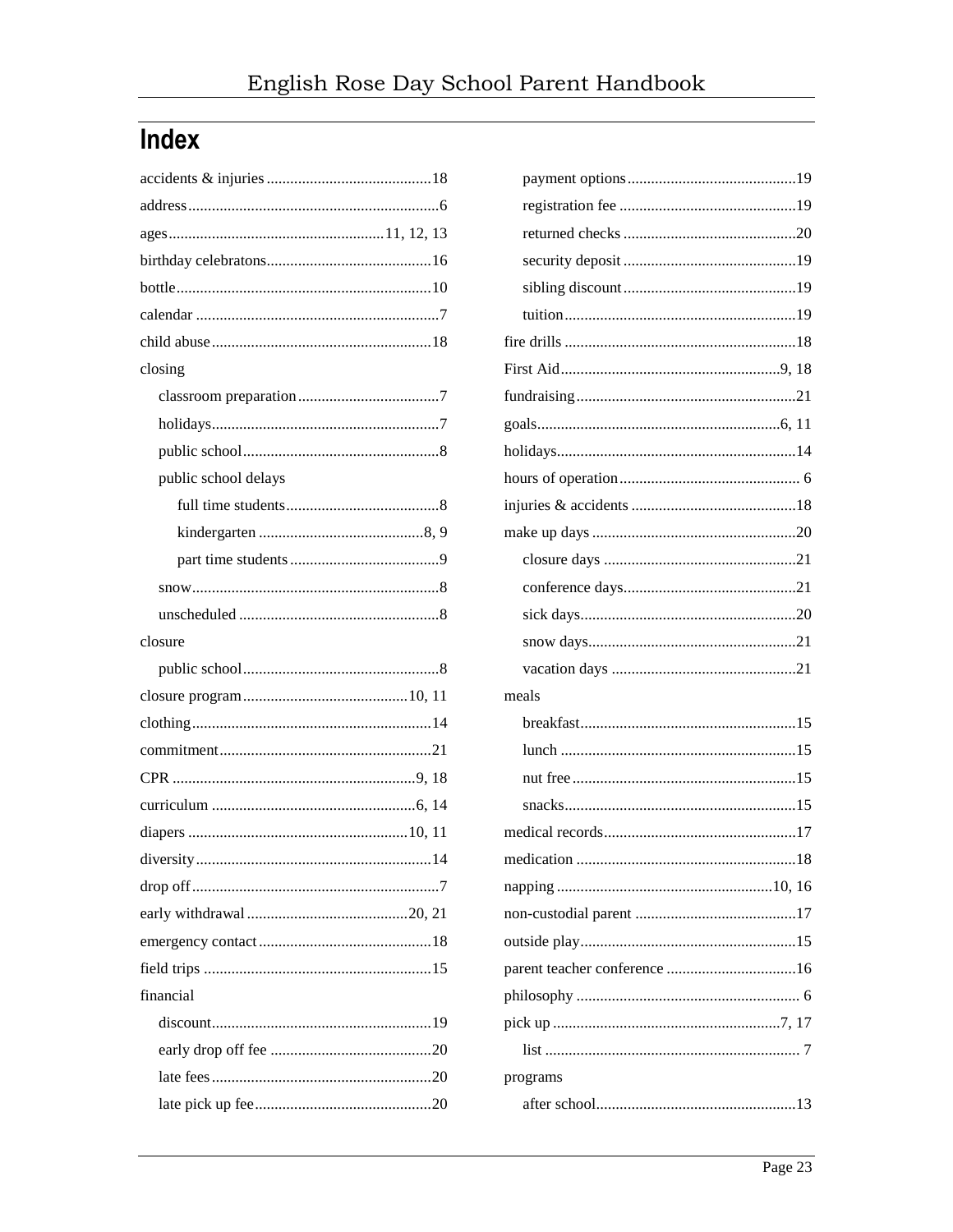# English Rose Day School Parent Handbook

| tuition |
|---------|
|         |
|         |
|         |
|         |
|         |
|         |
|         |
|         |
|         |
| tuition |
|         |
| tuition |
|         |
| tuition |
|         |
|         |
|         |
|         |
|         |